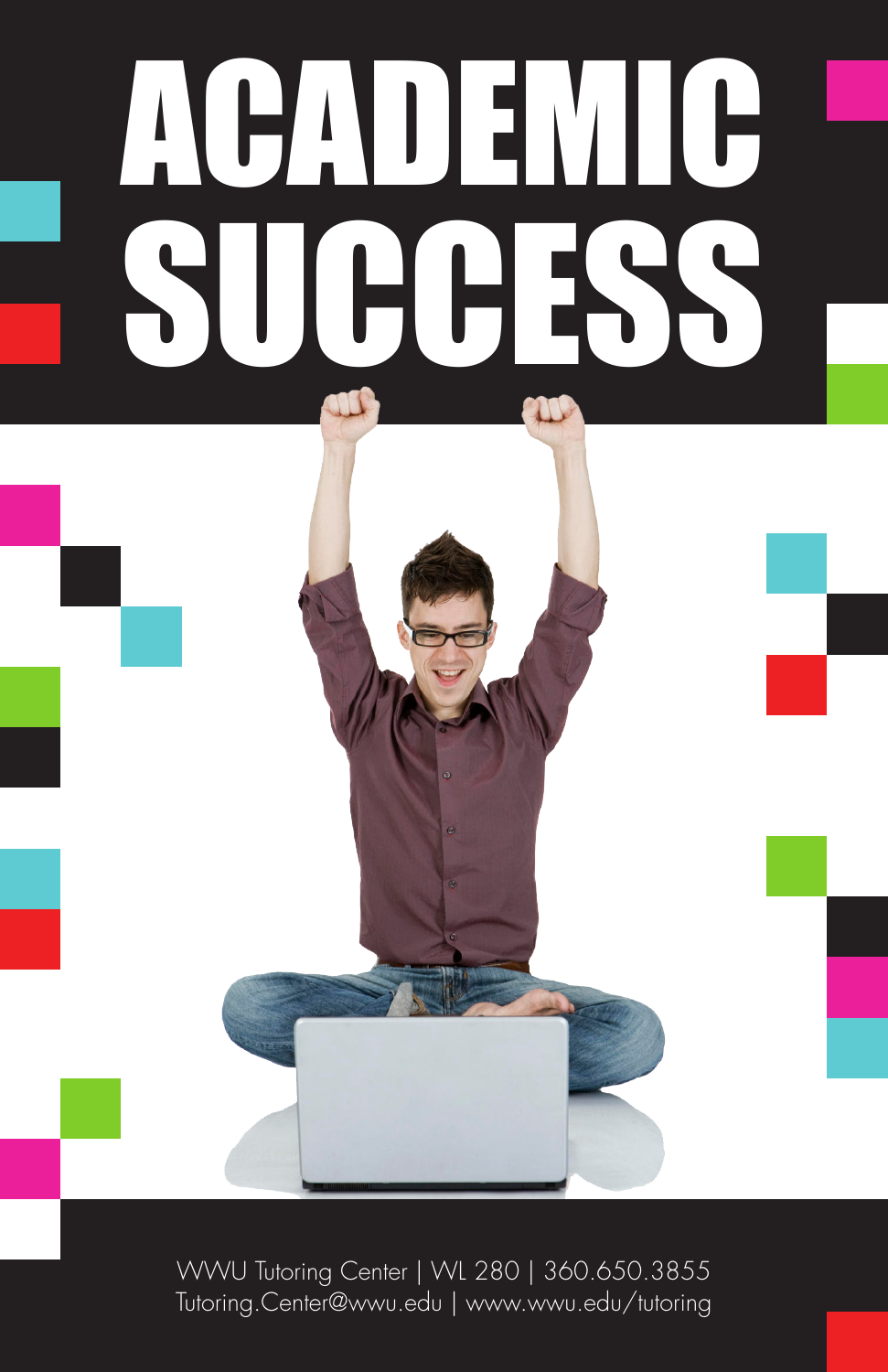#### HOW TO USE THIS BOOKLET

- Read through the study skills strategies and suggestions.
- Determine your strengths and identify areas for improvement. Be honest with yourself!
- Implement the strategies you think will be most helpful. Challenge yourself to try something new, and stick with it for at least a few weeks. If it isn't working, try another new strategy or adapt the original one so it will work for you (see pages 18-21).
- Make an appointment with a Tutoring Center study skills tutor by calling 360.650.3855 or visiting Wilson Library 280.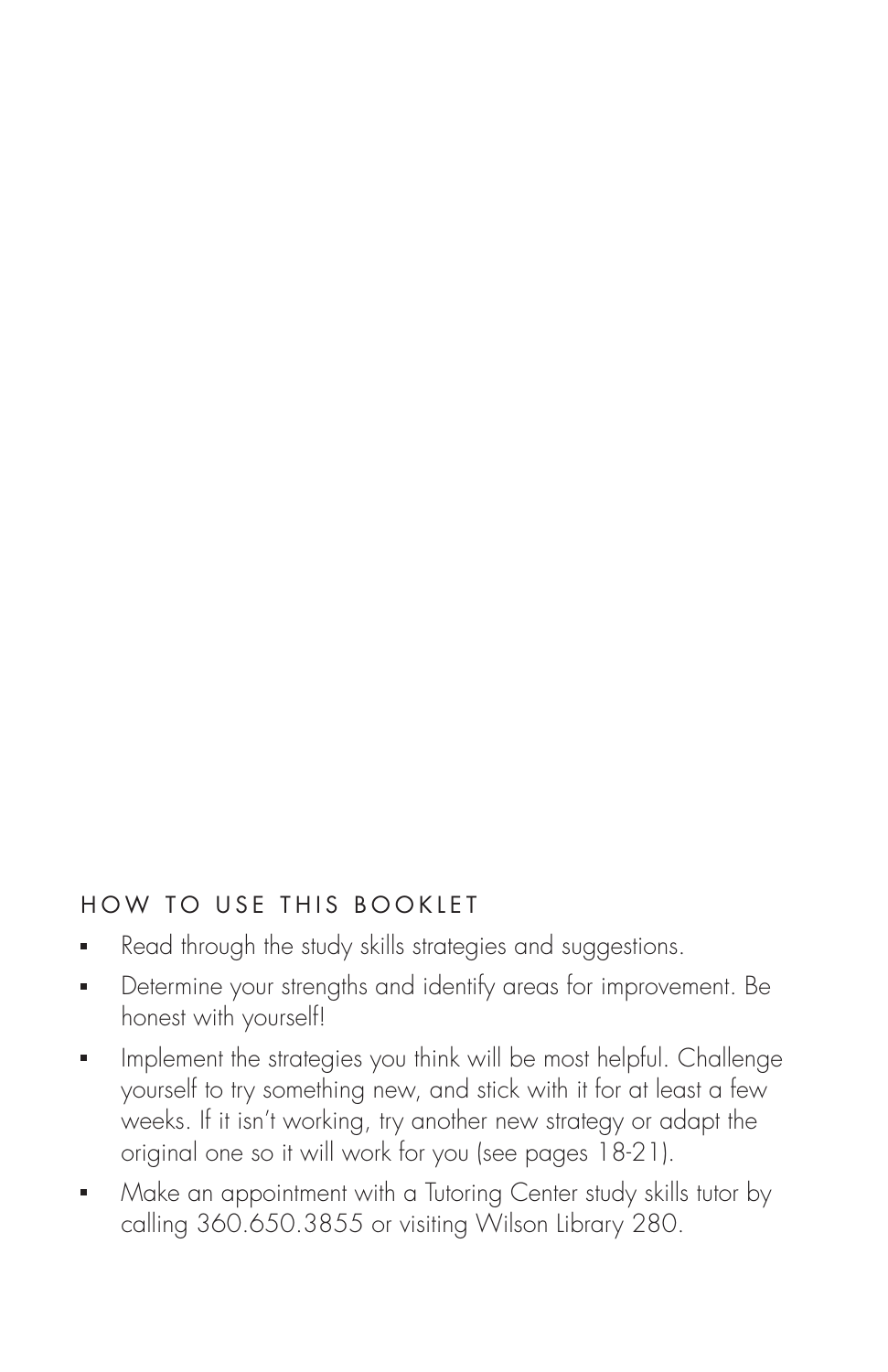# TABLE OF CONTENTS

| TIME MANAGEMENT                               |
|-----------------------------------------------|
|                                               |
|                                               |
|                                               |
|                                               |
| ACTIVE LEARNING                               |
|                                               |
|                                               |
|                                               |
|                                               |
|                                               |
|                                               |
| READING FOR MEANING                           |
| Improving Reading Comprehension  11           |
|                                               |
| Guidelines for Highlighting & Underlining  12 |
| TESTING                                       |
|                                               |
|                                               |
|                                               |
|                                               |
|                                               |
| METACOGNITIVE LEARNING                        |
|                                               |
|                                               |
|                                               |
|                                               |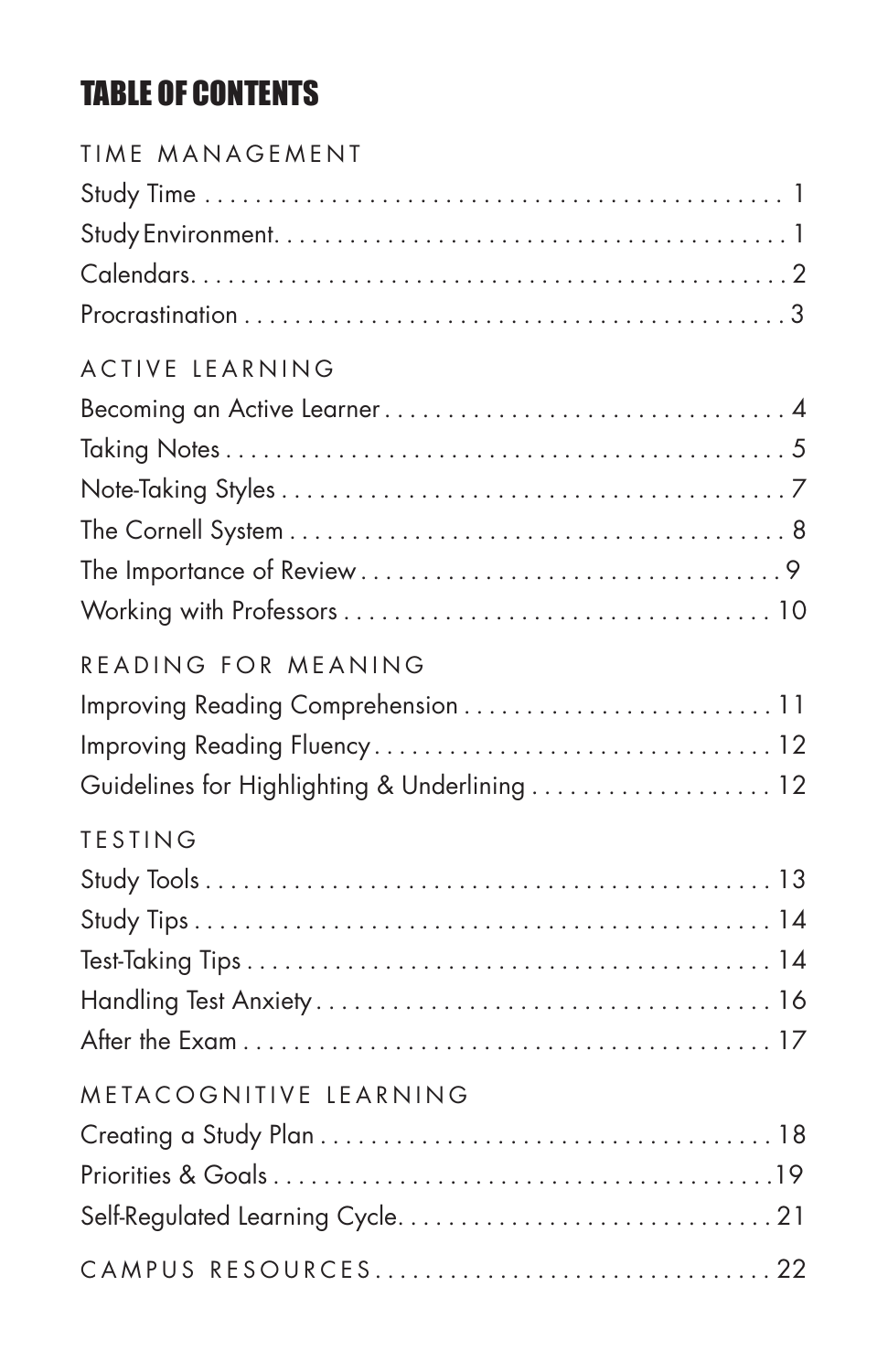# <span id="page-3-0"></span>TIME MANAGEMEI

Time management is the foundation of academic success; learning this skill will help you get better grades. Good time managers find productive study environments, use calendars and schedules, and work to overcome procrastination.

## STUDY TIME

College class time is usually spent on lecture. You'll need to use out-ofclass time for homework, reading, discussion groups, practice exams, and research papers—i.e. studying. "Studying" means learning the material; when people talk about "studying" the day before an exam, they really mean "cramming."

- Plan on studying two hours outside of class for each credit. Some classes won't require the full time; others will need even more.
- When developing your weekly schedule, try not to schedule more than three straight hours of study time. If you have to study in long stretches, schedule breaks too.
- Use breaks between classes as study time; look for other blocks of open time and make the most of them.
- Study at consistent times each day. If you get into the habit of studying at a certain time, it will be easier to sit down and study then. Try to set aside 15 minutes soon after class to review your notes.
- Use calendars to design weekly checklists. Break large tasks into smaller ones, and list these on your checklist.

## When Are You Most Efficient?

Identify your most productive times of the day. You will get more accomplished and learn better during those times. Do difficult or important tasks during peak hours when you will be most efficient and accurate.

## STUDY ENVIRONMENT

Your study environment affects how much you accomplish during study sessions. Effective study environments minimize distractions, facilitate learning, and allow you to make the best use of your time.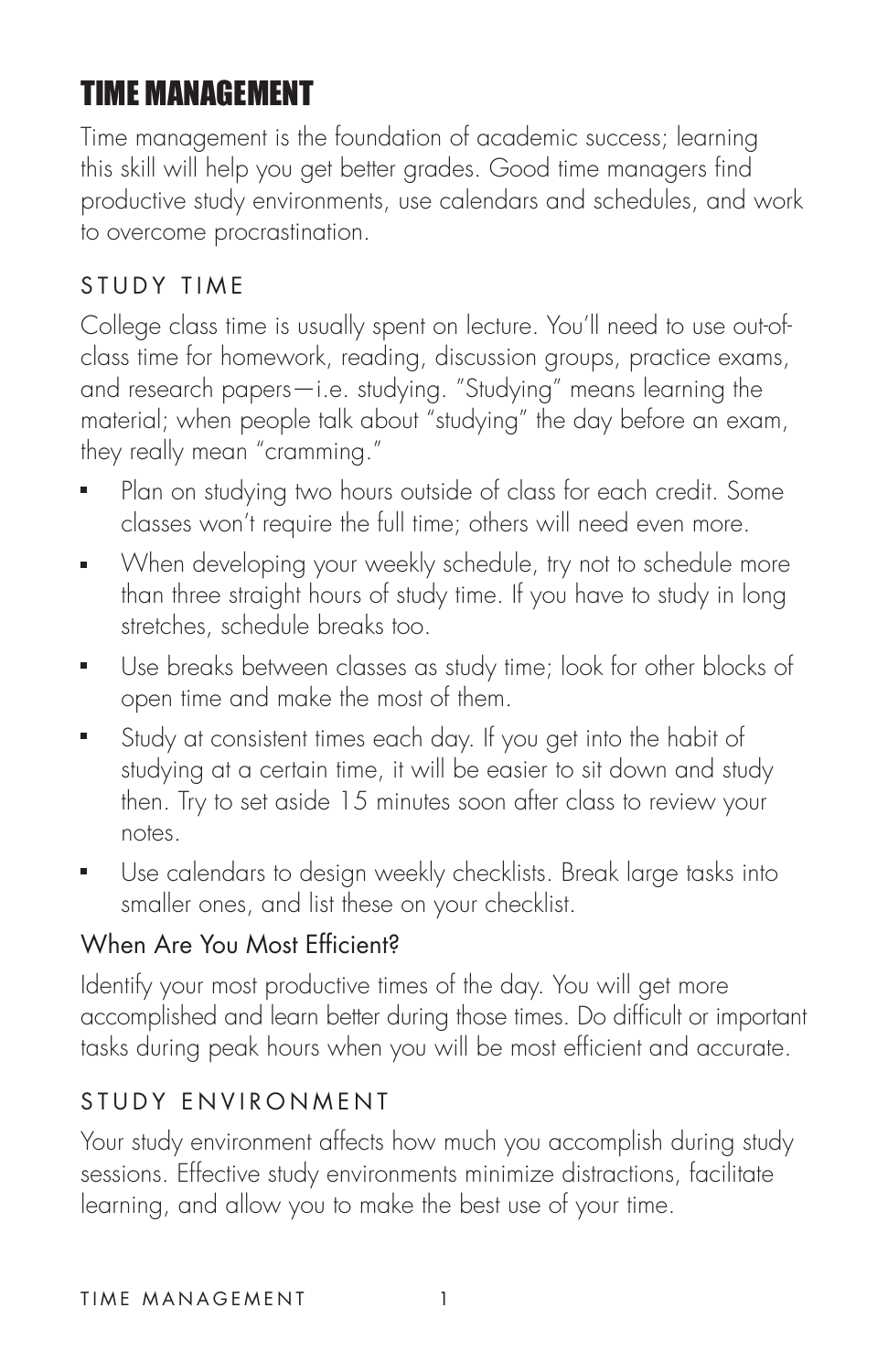## <span id="page-4-0"></span>Factors to consider in choosing a study environment:

- Lighting: Ample lighting minimizes eye-strain and can help keep you alert.
- Noise: Quiet or white noise can decrease distractions and help you focus.
- Interruptions: Turn off or silence your phone, put a "do not disturb" sign on the door, and tell your roommate(s) you have work to do.

## Possible locations:

- Library—explore to find the best library locations for you.
- Empty classrooms, especially ones you have classes in. Studying where you will be tested can improve your recall.
- The Tutoring Center, or another campus service location.
- Your room or house (but be aware of possible distractions).
- Don't study in bed. Your body is conditioned to react to specific environments, and in bed the environment is telling you, "it's time to go to sleep." This can trigger your brain to release neurotransmitters that cue sleep instead of studying.

## CALENDARS

Use a calendar or planner to manage your time. Calendars help us organize, plan, and allow us to identify available free time. Use a quarterly calendar to see the big picture. At the beginning of the quarter, review each syllabus for test, quiz, and assignment due dates. Record this information on your quarterly calendar. This lets you to plan in advance for busy weeks, and avoid unexpected deadlines.

Weekly calendars help you schedule the hours of your day. First record activities for the week that are non-negotiable, such as classes or work. Then add negotiable events, e.g. meetings or extracurricular activities that may be okay to miss sometimes. Be sure to include time for fun, like recreation and socializing. Finally, use the blank hours to schedule time for studying. We suggest setting up your quarterly calendar first, then creating your weekly calendar.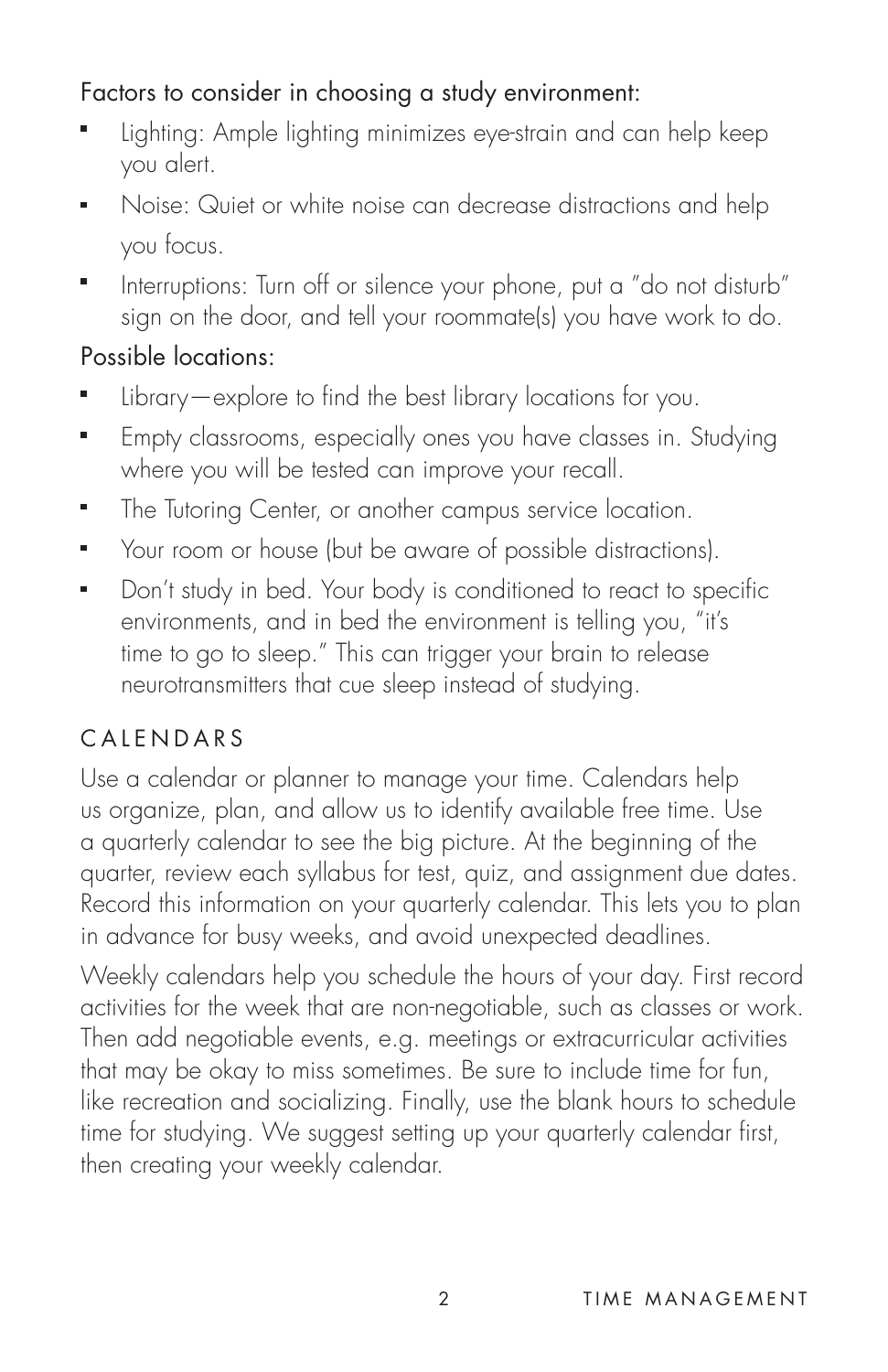## <span id="page-5-0"></span>PROCRASTINATION

People procrastinate for a variety of reasons. Identify your reasons for procrastination as a first step in learning to control the behavior.

## Possible causes of procrastination include:

- Boredom
- Fear of failure ("If I don't do it, I can't do it wrong!")
- Lack of interest/motivation

## Tips for Overcoming Procrastination:

- Identify patterns. Keep track of your activities and thoughts to discover your own procrastination behavior.
- Set priorities. Decide each day what you want and need to accomplish. Make active decisions regarding how to spend your time. Remember, it's not always possible to do everything you "should" or want to do.
- Break down large tasks into more manageable, smaller tasks.
- Estimate how long each step will take, and set goals for completion.
- Clear away distractions. Jot down distracting thoughts so you can deal with them later. Concentrate on what you're doing now.
- Start with the worst. Tackle difficult or boring tasks first, instead of approaching them when your energy is low.
- Form study groups. Study groups are a great way to combat procrastination and an excellent study method. Working with other students keeps you accountable and motivates you to prepare.
- Ask for help. Take advantage of campus resources like professors, TAs, advisors, the Tutoring Center, and the Research Writing Studio.
- Give yourself rewards! Ice cream, movies, extra study breaks, or other small rewards may provide the incentive you need.
- Identify and remind yourself of the consequences of procrastination ("If I don't fnish... I won't be able to...").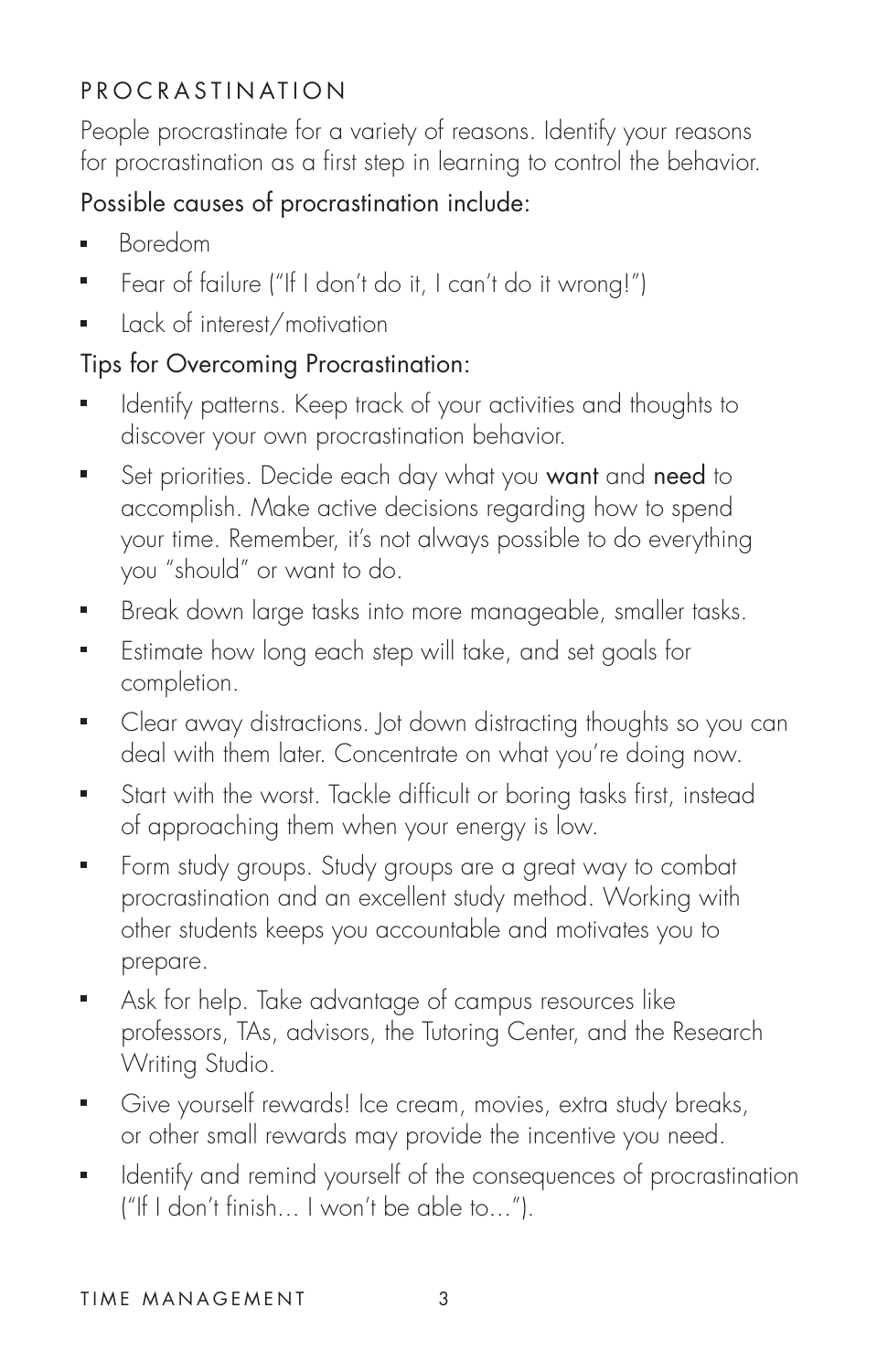# <span id="page-6-0"></span>ACTIVE LEARNING

Students learn more effectively and earn better grades when actively involved in their education. Skills like reading, active listening, note taking, and test preparation are all part of an active approach to learning. Developing these skills will enrich your educational experience and improve your academic performance.

## BECOMING AN ACTIVE LEARNER: 4 STEPS

- Prepare and be on time
	- $+$ Preview chapters and prepare questions.
	- + Complete assignments and reading before the lecture in which they are assigned. You will be able to identify main points more easily and understand what the professor is talking about.
	- $+$ Have a positive attitude.
	- $+$ Get to class a few minutes early, and have necessary materials with you when you get there.
- Take organized notes
	- + Figure out what style of note taking works best for you. (See page 7)
	- + Listen for main ideas and subtopics.
	- $+$ Pay close attention if your professor mentions something more than once, changes tone, or varies style.
	- + Learn to cope with professors who talk too fast. (See page 10)
- Participate actively in lecture
	- + Attend class regularly. Arrive early and stay late so you won't miss the beginning or end of the lecture.
	- $+$  Start as journal or list identifying the most surprising or confusing ideas from lectures and readings to review later.
	- $+$ Create visual representations of ideas you find complex or confusing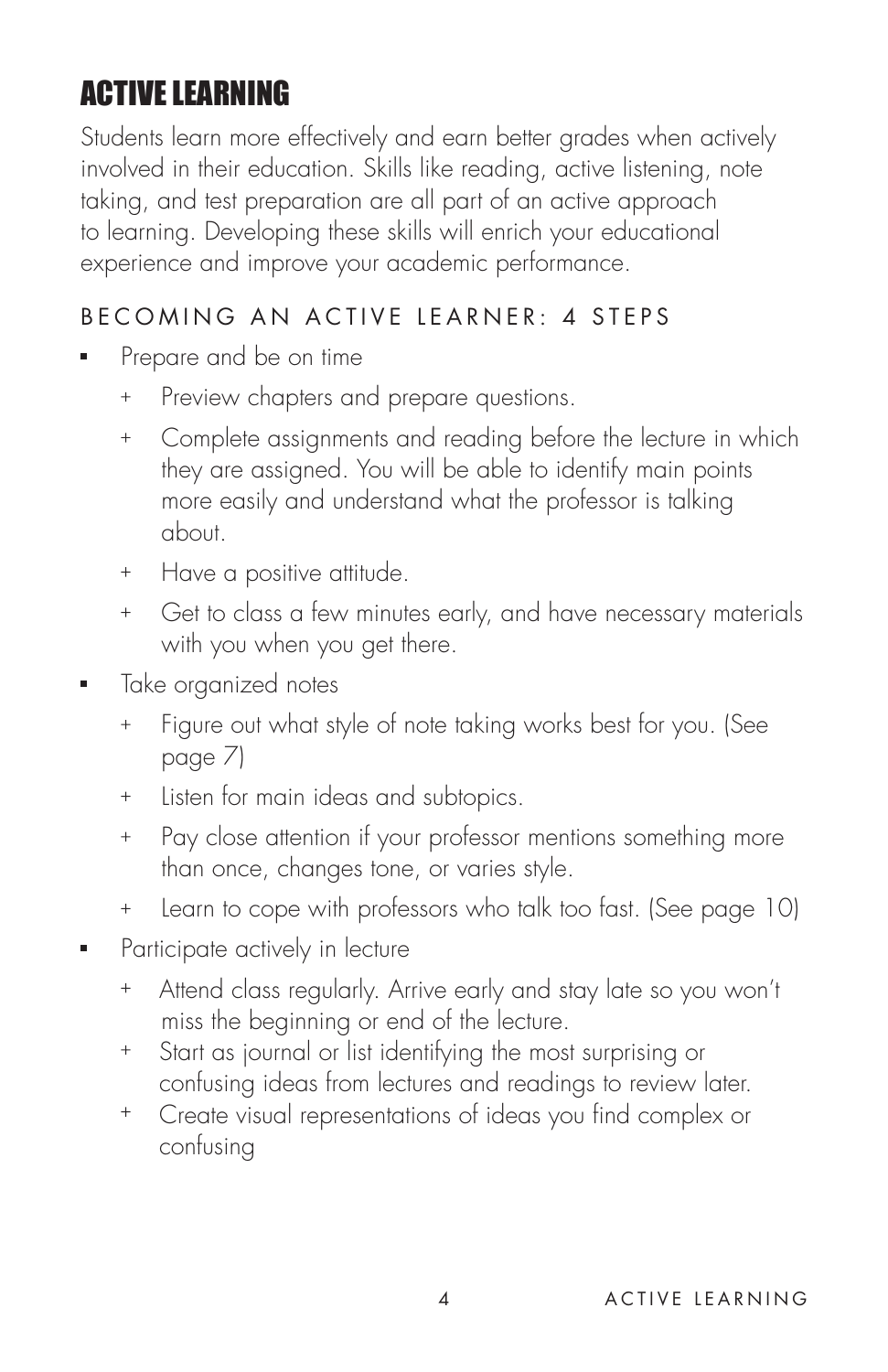- <span id="page-7-0"></span>+ Sit in the T-Zone. The T-Zone is made up of the front rows and up the direct middle of the classroom.
- $+$ Pretend you and the professor are having a conversation. Sit up straight and make eye contact, as though the conversation depends on you being a good listener. Nod when



you understand and ask a question if you are confused. Paying attention in this way improves your concentration and lets the professor know you are interested in the class.

- + Oxygenate. Sit up straight and take deep breaths to stay alert.
- + Concentrate and avoid daydreaming. If you are worried about something, write it down so you can put it out of your mind and deal with it later. If you catch yourself daydreaming, calmly bring yourself back to attention.
- Review and clarify notes
- Review your notes for at least 15 minutes within 24 hours of taking them to help move the information into your long-term memory. Review weekly as well, spending about 25-30 minutes per class.

Try to connect to the material in a DEEP way.

- + Differentiate—How is this different from other concepts?
- + Elaborate—How does this build on previous knowledge? What might naturally follow?
- $+$ Exemplify—How can this be demonstrated or applied?
- $+$ Personalize—How do you personally connect with this material?

## TAKING NOTES

Note taking is a necessary skill for college success. The note-taking process helps you identify important material you'll need to complete assignments and prepare for tests.

First, get organized! Use one notebook or binder to record all of your notes for a given course. Write the date and lecture topic at the top of your notes for each new lecture.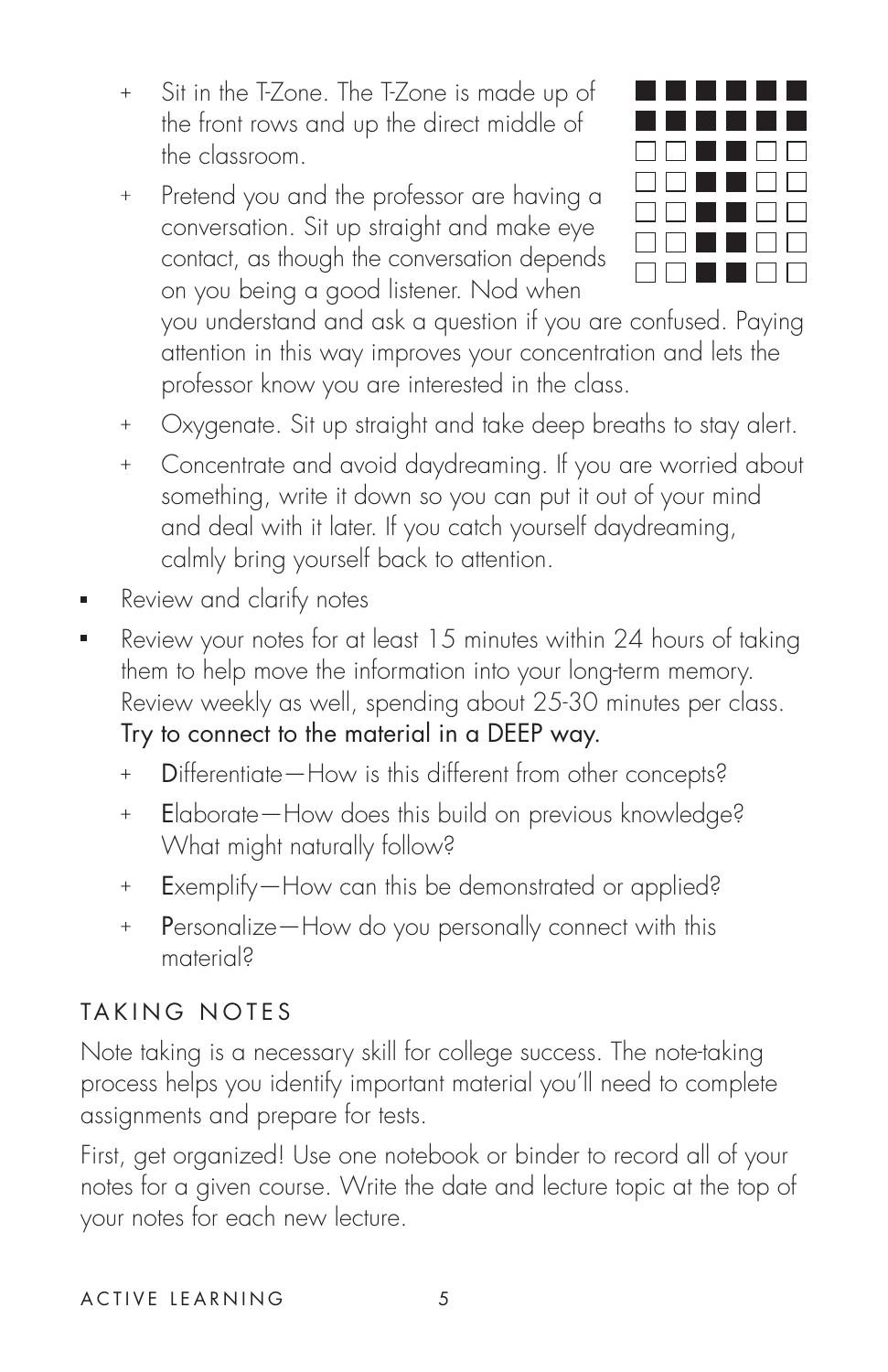Effective note taking requires an active approach to lectures and class preparation. Skillful note takers listen attentively during lectures, then evaluate the material presented to select what should be recorded. (Don't write everything your professor says!)

## Sometimes it's hard to know what to write down. Record it if the professor:

- Says it's important.
- Writes it on the board.
- Repeats it.
- Breaks it into steps.
- Gives contrasts or pros and cons.
- Changes vocal tone or volume. This may indicate excitement; information a professor is excited about often ends up on tests.

#### Another indicator that a professor is saying something you might want to write down is if they use signal words and phrases, such as:

- Introductory words, giving a basic outline of what the day's lecture will cover: "Today we will discuss…," "After today you'll be able to $\ldots$ "
- Qualifying words, noting exceptions to rules and clarify information: "however…," "nevertheless…," "still…"
- Cause and Effect words, showing relationships between ideas and events: "therefore…," "as a result…," "if…then…"
- Contrast words, also showing relationships between ideas and events: "on the other hand…," "in contrast…," "by comparison…"
- Repeat words, rephrasing and clarifying information: "in other words…," "this simply means…," "in essence…"
- Test clues: "this is important…," "remember this…," "you'll see this again…"
- Summary words: "in a nutshell…," "to sum up…," "in conclusion…"
- Example words, explaining and clarifying information: "to illustrate…," "for example…," "for instance…"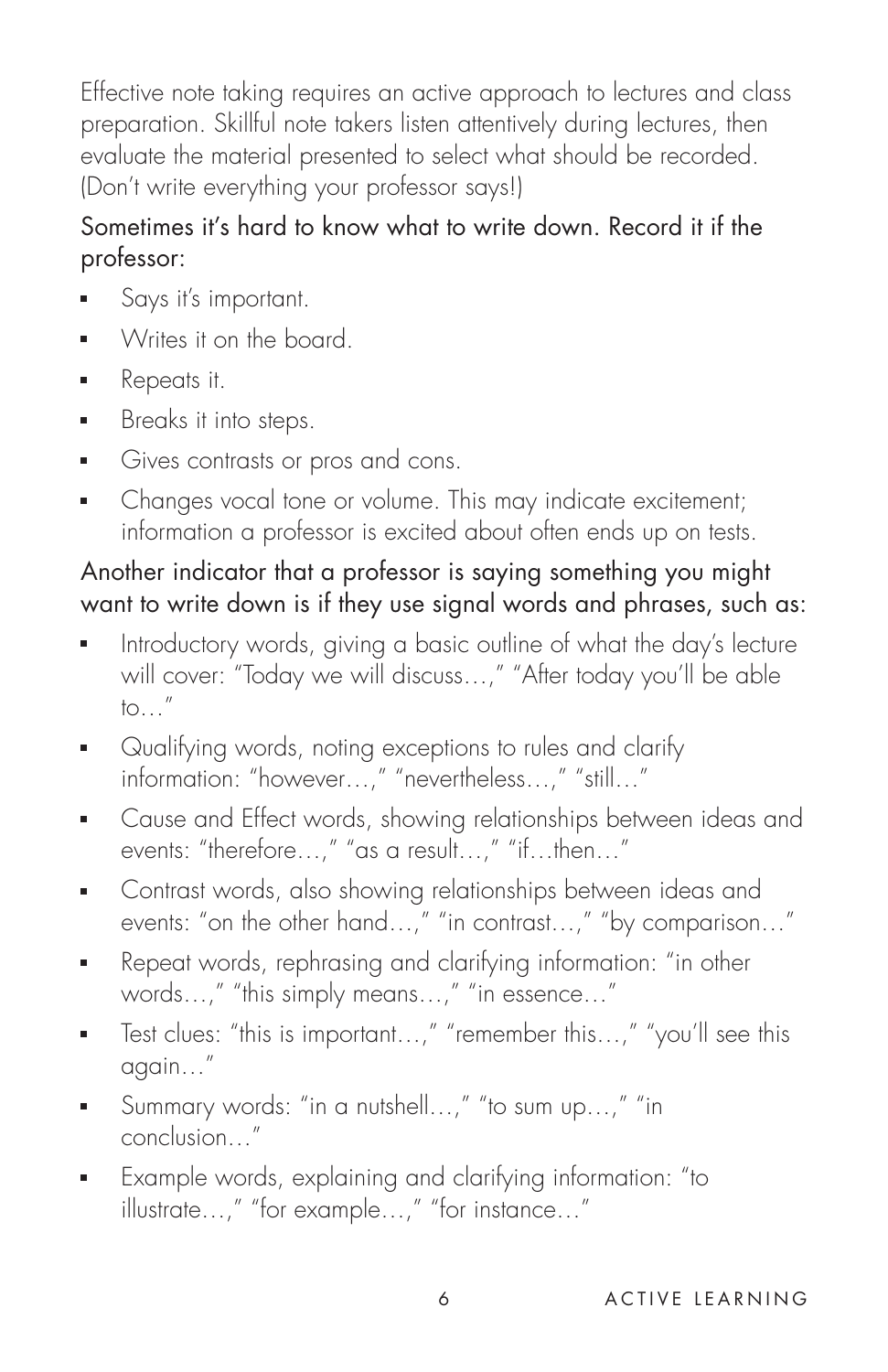## <span id="page-9-0"></span>NOTE-TAKING STYLES

There are many different styles of taking notes; it's up to you to choose which works best for you. Here are a few examples—formal outline, informal outline, paragraph style, and Cornell. No matter what your notes look like, the number one technique for retaining information from your notes is to review them on a regular basis.

## Sample Formal Outline

| <i>I. Statistical Measures</i> |
|--------------------------------|
| A. Center                      |
| a. Mean: average               |
| b. Median: exact middle number |
| c. Mode: most frequent number  |
| B. Spread                      |
| a. Variance                    |
| b. Standard Deviation: spread  |
| of numbers around average      |
| C. Correlation                 |
| a. Shows relationship          |
| between two variables          |
| b. Usually represented as "r"  |
| II. Methods of Gathering Data  |
| A. Experimental                |
| a. Usually takes place in      |
| laboratory                     |

#### Sample Informal Outline

*Statistical Measures Center Mean: average Median: exact middle number Mode: most frequent number Spread Variance Standard Deviation: spread of numbers around average Correlation Shows relationship between two variables Usually represented as "r" Methods of Gathering Data Experimental Usually takes place in laboratory* 

#### Sample Paragraph Outline

*3 types of Statistical Measures: center, spread, & correlation Center measured by mean, median, and mode. Mean (average), median (exact middle num. in data), mode (most frequent num. in data) Spread measured by standard deviations and variances. Standard deviation (spread of data around average), variance (spread of data) Correlation of data shows relationship between two variables. Usually represented as "r" One method for gathering data: experimental, usually in laboratory and uses experimental group and control group. Method w/ most control, but least realistic*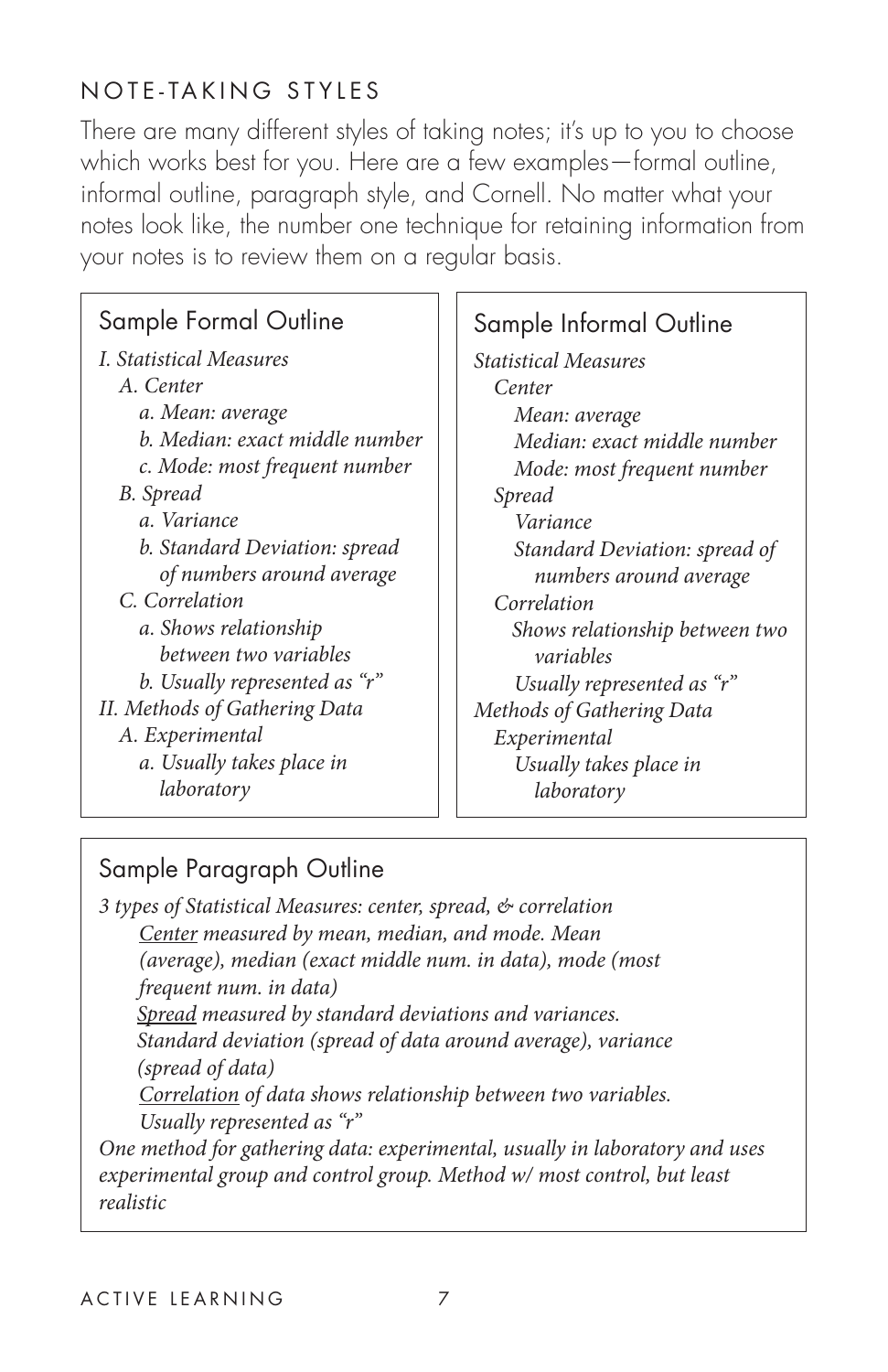## THE CORNELL SYSTEM

This note-taking system uses strategies that researchers and successful students have found to improve understanding and

- Actively processing information (recalling, analyzing, summarizing, and paraphrasing) increases comprehension and retention.
- Predicting and answering possible test questions and summaries prepares students to perform better on tests.

<span id="page-10-0"></span>

■ Actively reviewing notes on a regular basis is one of the easiest and most effective study skills strategies a student can use.

#### How to use the Cornell System:

- In class: take all notes to the right of the margin
- After class (within 24 hours):
	- + Review your notes, flling in blanks and making them complete, legible, and accurate.
	- $+$ Identify key ideas and terms.
	- $+$ In the left column, write down these key words or ideas associated with the notes you've taken. You can also write questions or memory cues related to the information on the right side.
	- + Quiz yourself. Cover your notes on the right side and, looking at your key words or questions on the left side, attempt to recall (out loud if possible) the related information from your notes.
- + Check to see whether you recalled all of the information correctly. If not, make a note to return and repeat until you feel comfortable with the information. Continue until you are ive understanding and<br>
ince:<br>
Yely processing<br>
wely processing<br>
mation (recalling,<br>
hyzing, summarizing,<br>
paraphrasing) increases<br>
prehension and retention.<br>
licting and answering<br>
sible test questions<br>
are students to per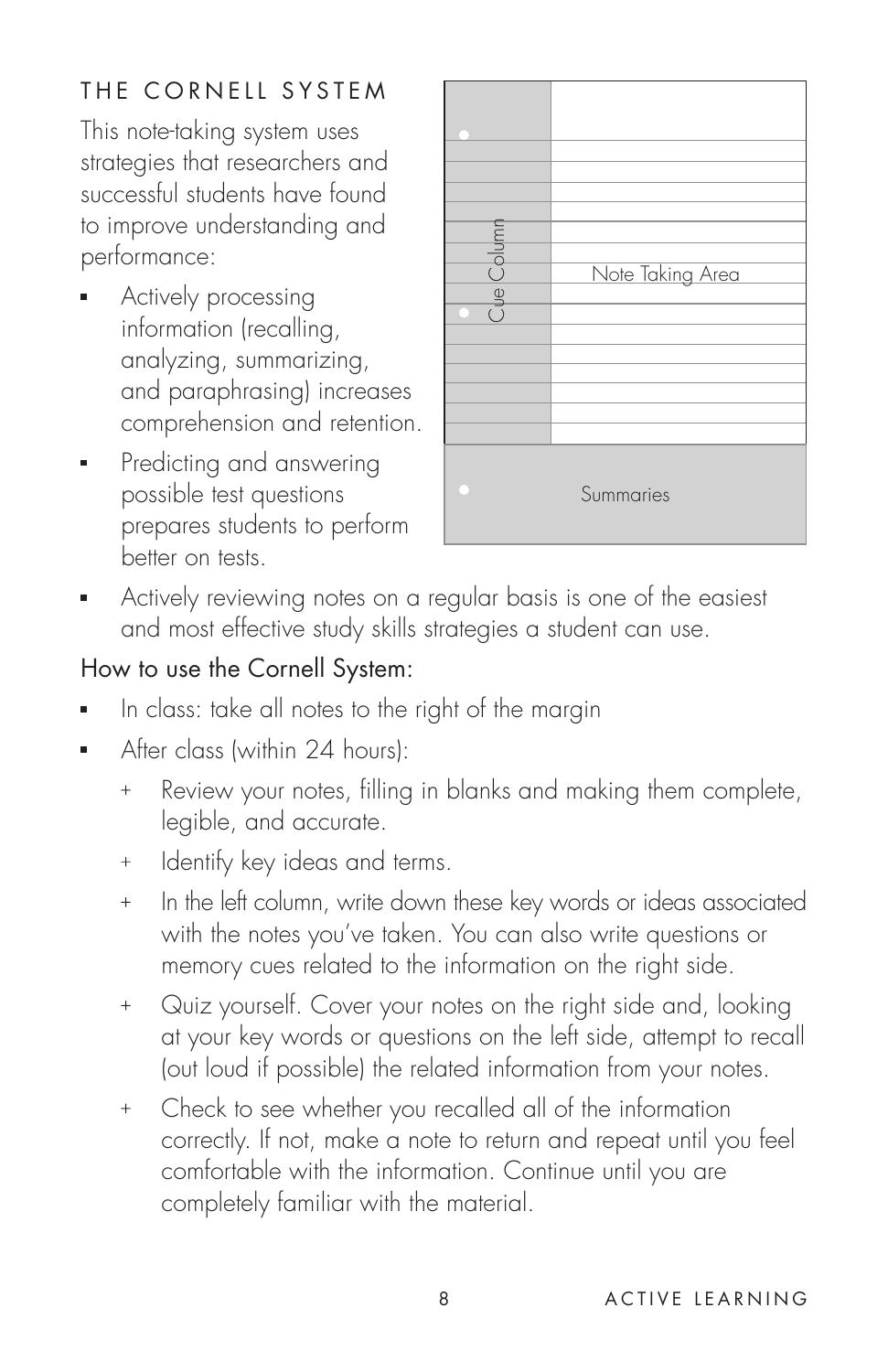<span id="page-11-0"></span>■ Weekly, throughout the quarter: set up a time to review all notes for the week, e.g. 30 minutes every Sunday afternoon. By covering your notes and reciting from cues, key words and questions, you will continue to learn the information and prepare yourself for exams.

#### THE IMPORTANCE OF REVIEW

The most important part of note taking is reviewing your notes after class. People forget up to 80 percent of the information learned within 24 hours of being exposed to it.

You can increase retention by reviewing soon and often. While you review your notes, edit them and identify the main ideas. To improve retention even more, do a weekly review. Spend approximately 30 minutes per class to review your notes, and another 30 minutes for notes on reading.



*Houghton Mifin Study Skills Handbook, James F. Shepherd ©1988 Memory: A Contribution to Experimental Psychology, Hermann Ebbinghaus*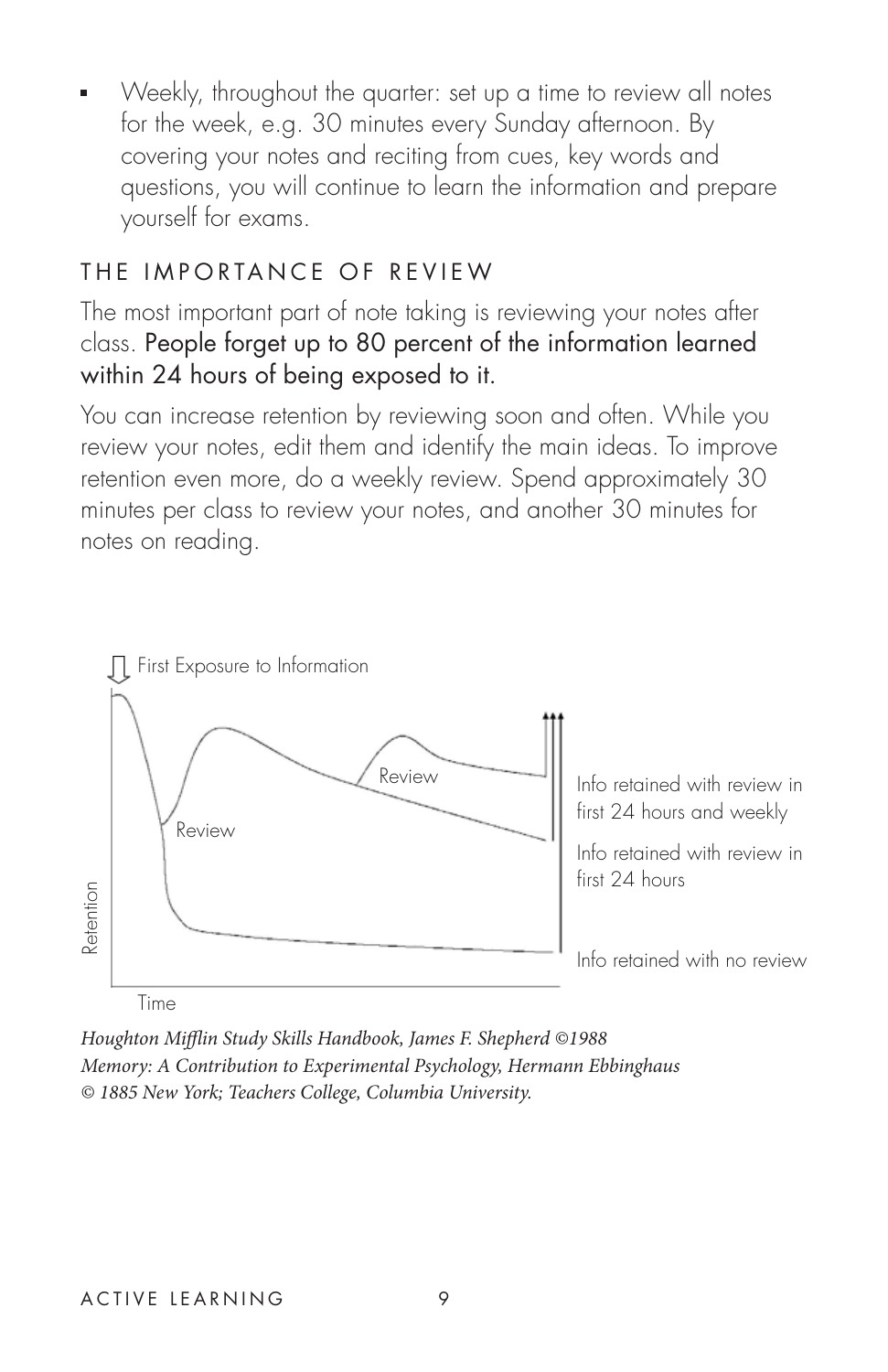## <span id="page-12-0"></span>WORKING WITH PROFESSORS

Successful students understand how to work comfortably with their professors. Keep in mind that each professor is a unique individual and might have different views from those listed here. The best advice is to get to know the expectations of your professors each quarter. Below are some general guidelines to follow when interacting with professors.

- Ask questions.
- Get involved in class discussions—be positive, combining inquisitiveness with an open mind.
- Do your work thoroughly and on time.
- Stay until the end of class—packing up or leaving early shows disrespect.
- Take advantage of office hours.
- Be prepared when you meet with your professor.
	- + Write out questions and organize your thoughts in advance.
	- + Try to find your own answers in the text and other resource materials before the meeting.
	- + Be ready to tell the professor what you have tried.
- When conversing with professors through email or by phone, identify yourself and ask specific questions, referencing exact page numbers, homework problems, or lecture slides. Be respectful of a professor's time and that of other students who are seeking assistance.

## When Professors Talk Too Fast

- Read assignments and review previous notes before class to make the lecture more interesting and easier to follow.
- Share notes with a classmate or form a study group; putting notes together provides a more complete picture.
- Leave space in your notes so you can add information later.
- Develop a "lost" signal for your notes, and fll in the blanks later.
- Talk with your professor after class or during office hours.
- Use a tape recorder (ask your professor first). Listen again later.
- Use abbreviations.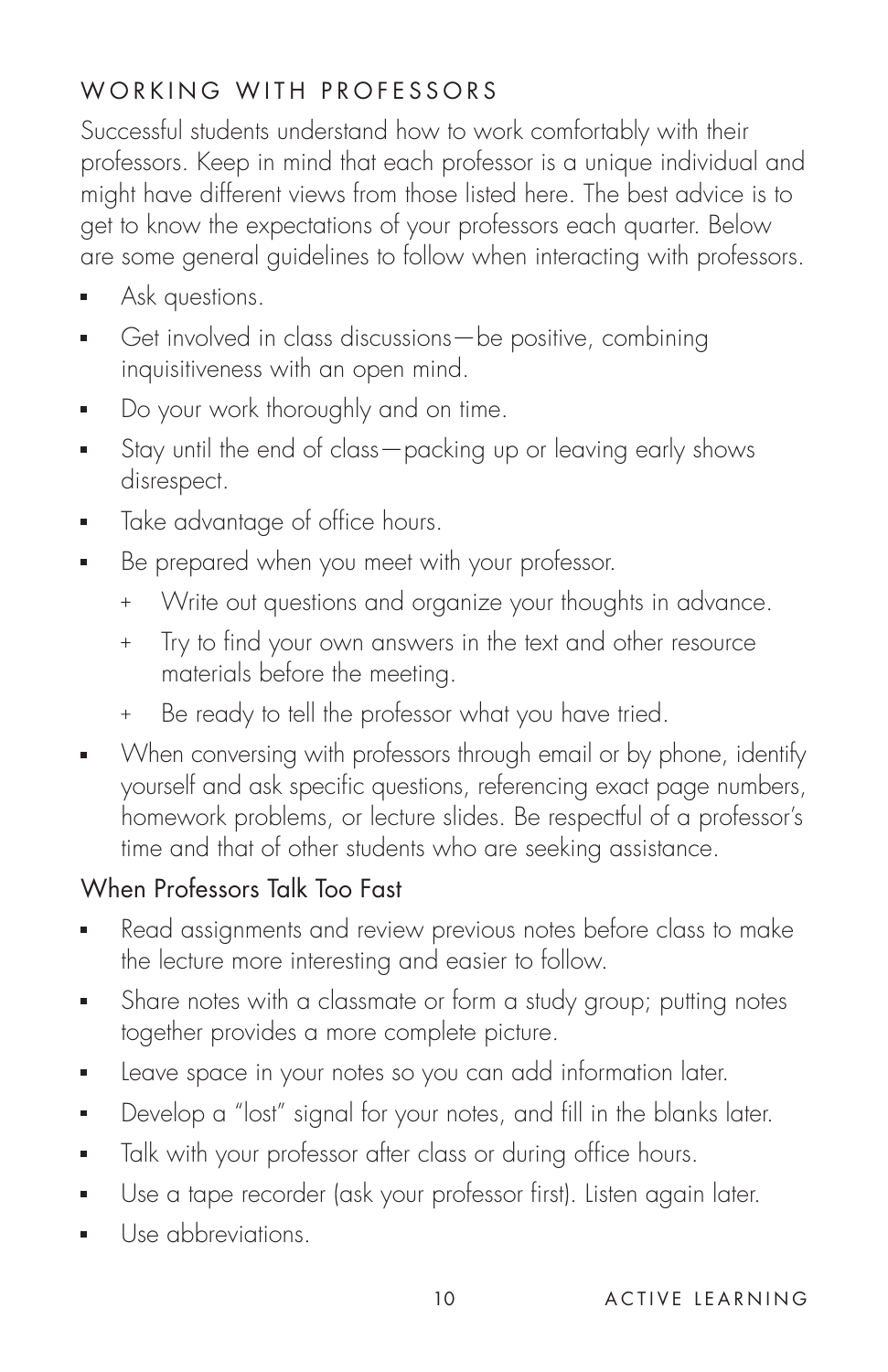# <span id="page-13-0"></span>RFANING FOR MFANI

Often your professor expects you to do more than simply complete your reading assignments—you must comprehend and retain the material you read. The right strategies can help you improve comprehension, retention, and fluency.

## IMPROVING READING COMPREHENSION: SQ5R

The SQ5R study method helps students to read, study, and process information more actively, leading to better understanding and retention.

#### Survey:

■ Read the introduction and summary. Skim the chapter, noting headings, pictures, charts, and graphs, to get an idea of general structure and content before you begin reading.

## Question:

■ Develop who/what/where/when/why/how questions about the material, focusing on main topics.

#### Read:

- Read section by section, about 20 minutes at a time, looking for key concepts, supporting details, and answers to your questions.
- Study charts, graphs, tables, and pictures to find new information and to connect the key concepts.

## Respond:

■ Stop to think and answer your questions from step 2 after each section. Be sure to make note of important points.

## Record:

■ After each section, underline key concepts and note them separately.

#### Recite:

■ Try to recite key information and ideas from memory, putting them into your own words; re-read until you are sure you have mastered the material. Do this after each section.

## Review:

■ After completing the reading, review the information and identify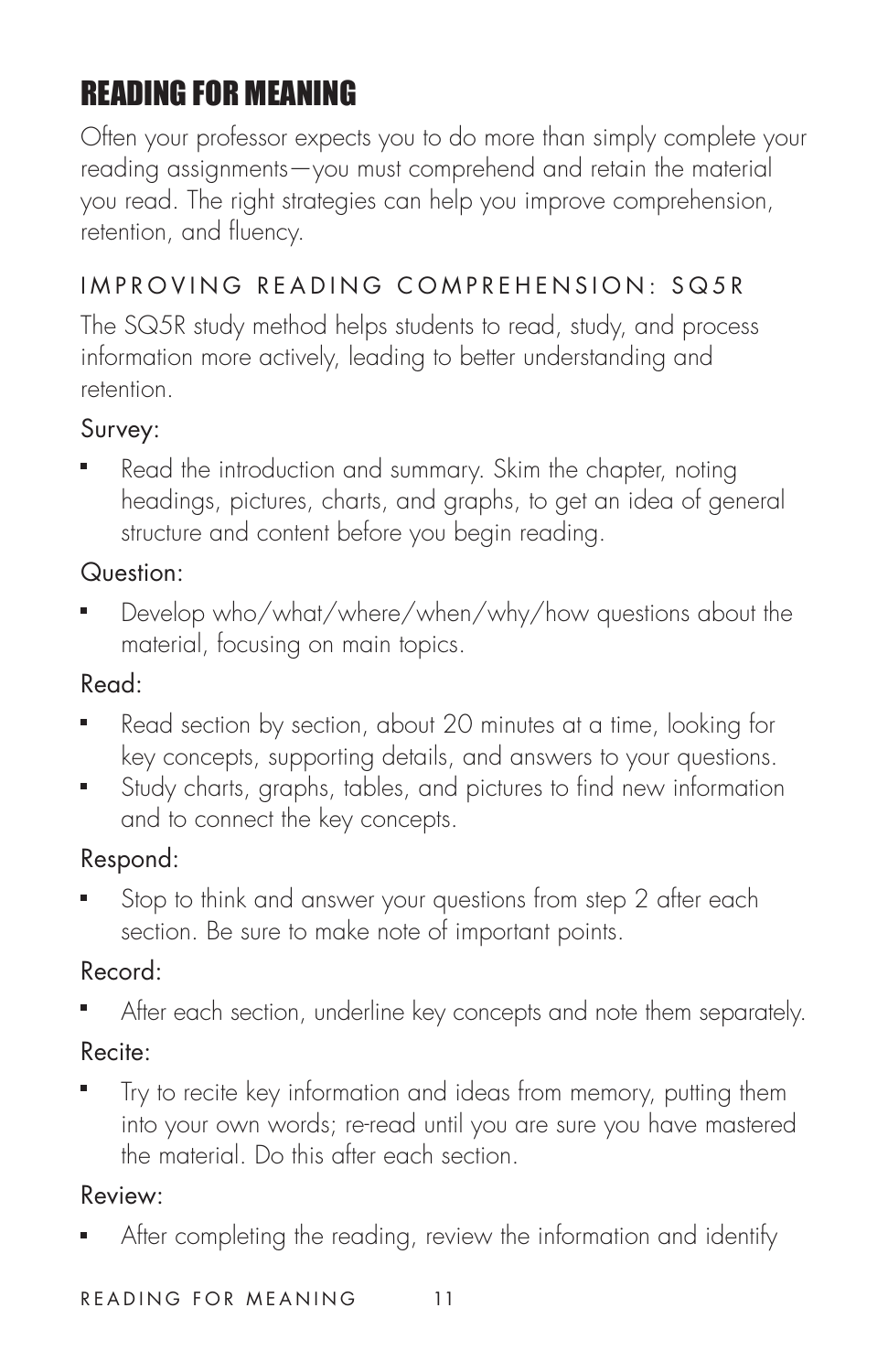<span id="page-14-0"></span>main themes and relationships between concepts. Revise your notes so you can understand them later.

## INCREASING READING FLUENCY

Speed-reading is usually not appropriate for college reading because textbooks are dense with information; you need time to comprehend and make connections. Improve fluency and increase your reading speed with these tips:

- Stop regression. Rereading a passage you have already read interferes with fluent reading. Concentrating the first time through can eliminate regression. Recognize when you're rereading and increase your focus. One way to do this is to use a note-card to cover what you have already read.
- Reduce word-by-word reading. Looking at phrases instead of individual words, will increase your reading speed and make it easier to determine the author's meaning.
- Confront confusion. Misunderstanding key words can interfere with concept comprehension. If you encounter words you don't know, try to gather the meaning from context first, then look them up.

## GUIDELINES FOR HIGHLIGHTING & UNDERLINING

- Read a section before you underline or highlight it. Information that seems important when you first read it may turn out to be less important after you have read the entire section.
- Do not underline or highlight too much. Underlining everything is the same as underlining nothing. Aim to underline about 15 percent of the material.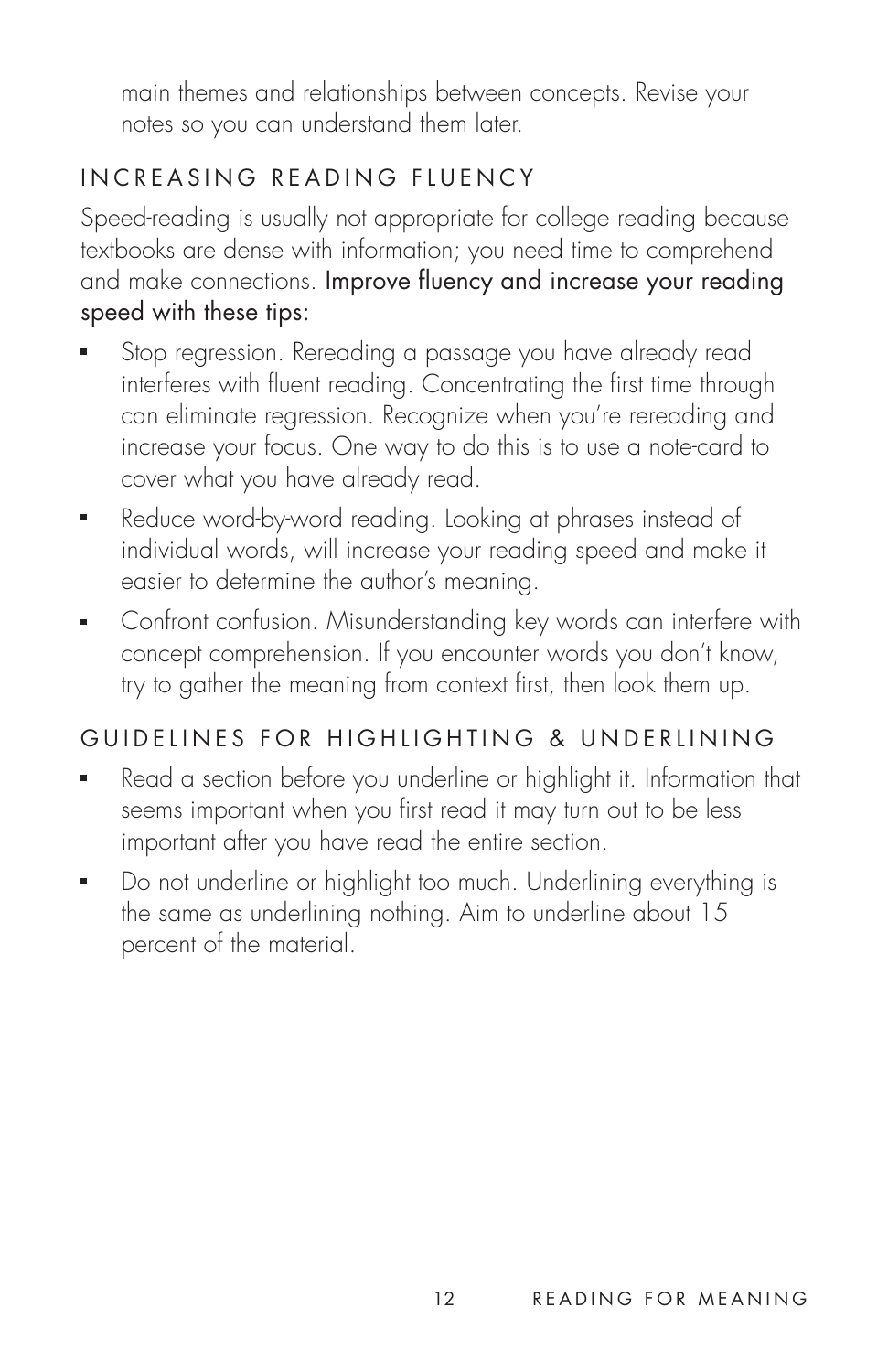# <span id="page-15-0"></span>TESTING

Preparing for tests requires regular use of a combination of study skills. Use the tools in this section throughout the quarter, not just before a test.

## STUDY TOOLS

Students learn material better when they actively do something with it. Here are some study tools to try:

- Quiz yourself using the Cornell note technique (see page 8) or flash cards. The act of writing flash cards can help you remember, but active/DEEP processing is a more effective use of your time (see page 5.) Try pre-made fashcards or quiz a classmate.
- Summary sheets condense large amounts of information (like a chapter of notes or text) into a page or two. This helps you pick out important points and puts information into an easily accessible format. Be sure to put the concepts into your own words.
- Timelines can be a great way to organize and develop a mental image of the information. They also help you put isolated events in context and see the progression of events or ideas.
- Charts help clarify information with many categories or subtypes.
- Mind maps and detail trees can help you visualize information when taking a test. Making a mind map or a detail tree helps you mentally organize information and can be used to review and recall information.
- Predicting test questions is a quick, easy way to review the main points of a chapter when you are studying for a test. Keep a list of "Possible Test Questions" for each class. Mark key points in your notes. When you review them after class, record these topics on your "Possible Test Questions" list. Consider rules and exceptions to the rules (see key words page 8). Do the same thing when reading a textbook. Include a page number from the book or your notes so you can look up additional information if necessary. When it is time for a test, you have a homemade study guide referencing key points and ideas.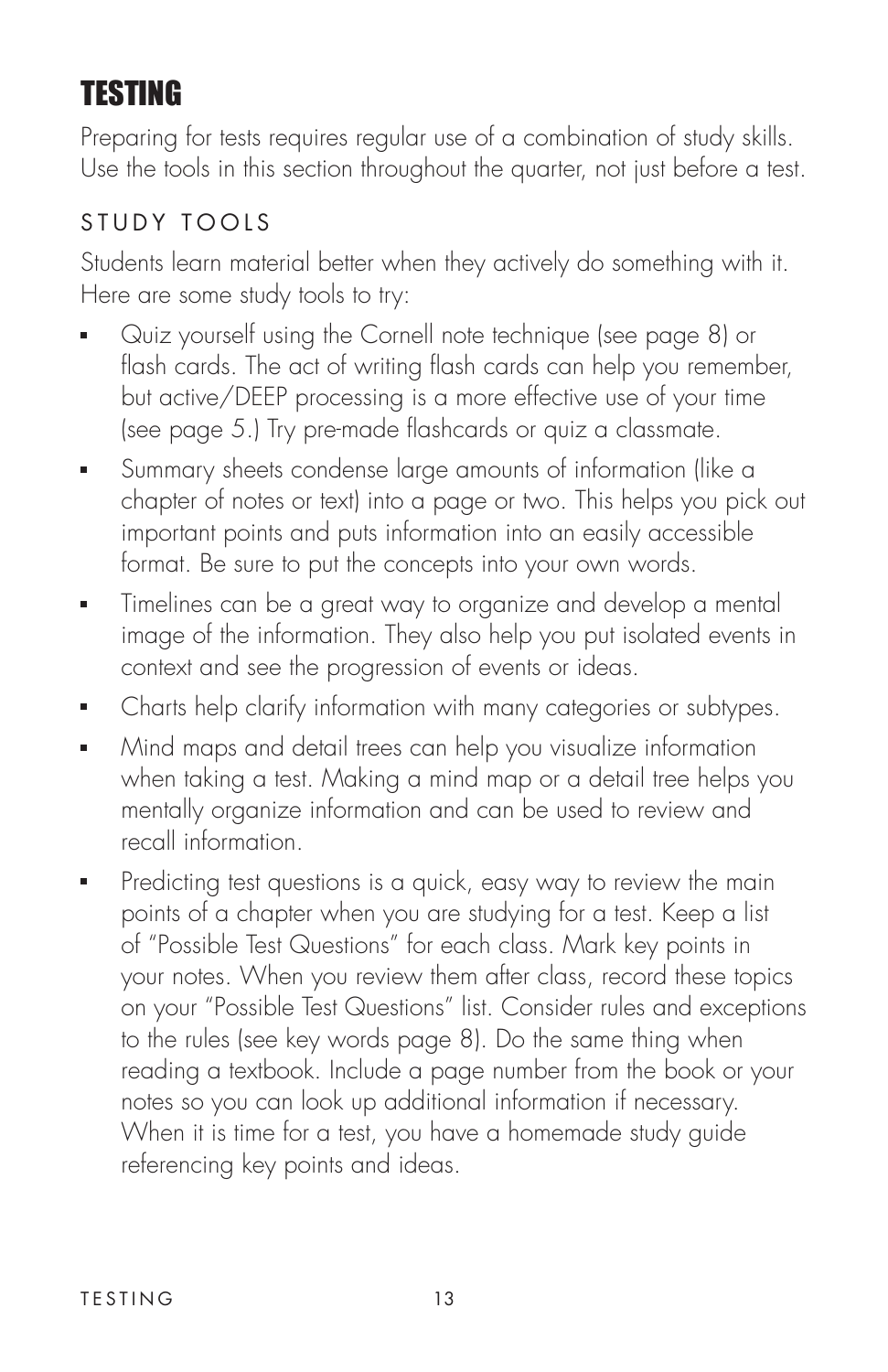## <span id="page-16-0"></span>STUDY TIPS

#### Tips for studying for multiple-choice, true/false and matching tests:

- Know specifics, e.g. key terms and dates.
- Don't just memorize facts and figures. Professors typically write test questions that check your overall understanding of the subject and its concepts. Prepare for "trick-questions." Study the exceptions to the rule!
- Use study tools, above, to review the material.

#### Tips for studying for essay tests:

- Ask the professor for sample questions; the professor may not give them to you, but it doesn't hurt to ask.
- Make an outline for all sample questions.
- Find out how many questions will be on the test and how much time you will have to answer each question. Practice writing under a similar time constraint.
- Know key concepts well. Outline the most important concepts.
- Know the relationships between concepts. This is a theme that often appears in essay questions.

#### Tips for studying for problem-solving tests:

- Understand concepts and recognize when to use those concepts to answer questions. Memorization alone is not enough.
- Keep a list of definitions, principles, and rules. Be clear about when each is used, how it's the same or different from the others, and why it works.
- Make a practice exam using problems that appeared in the homework, and take it under actual testing conditions (no notes or other resources, time limit, etc.).
- Practice solving problems every day, not just before an exam.

## TEST-TAKING TIPS

#### General tips for all types of tests:

■ As soon as you get your test, write down any information you might forget during the test, e.g. formulas, equations, and key points.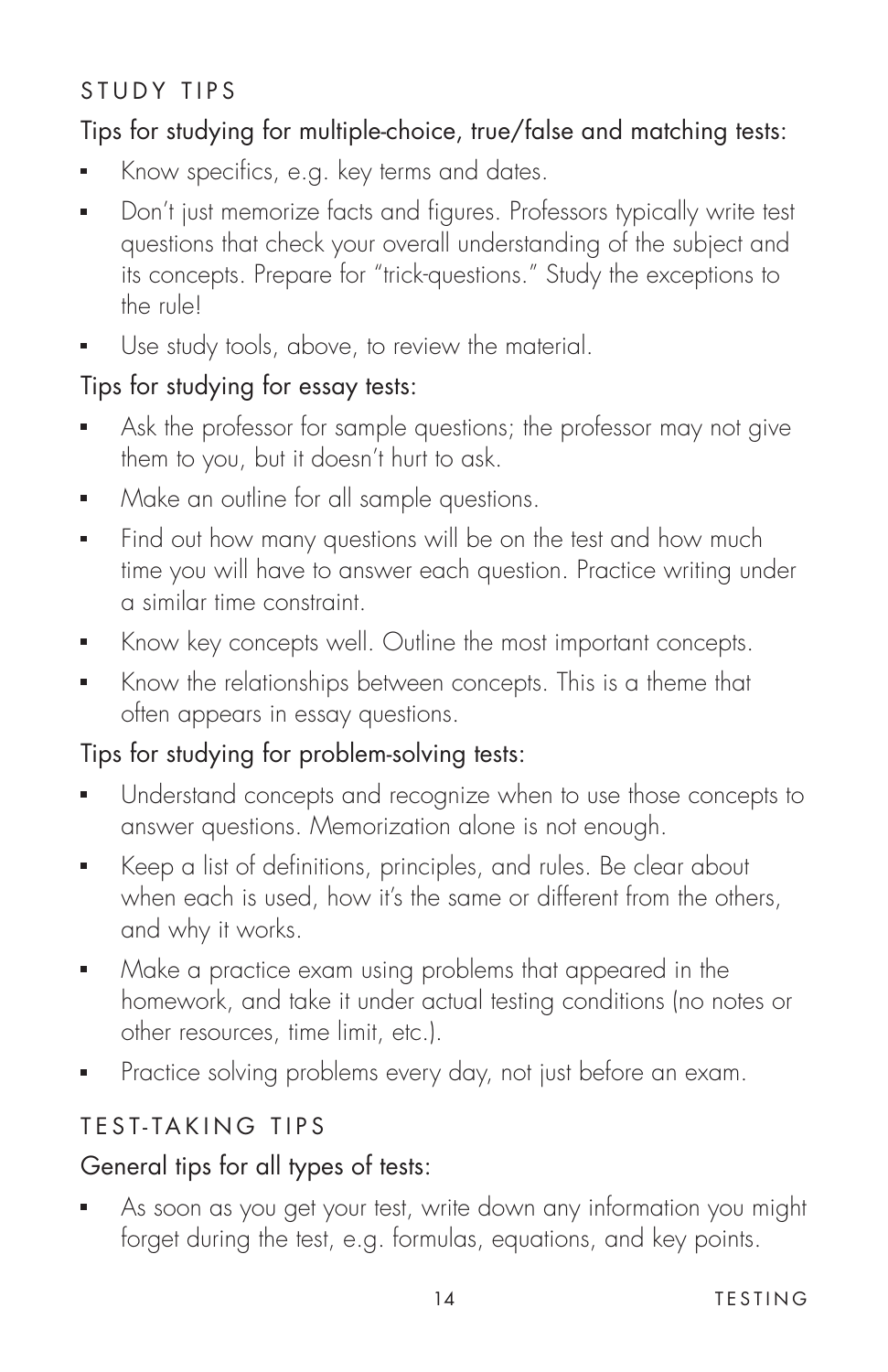- Mark questions that you are not sure of and come back to them later.
- Always answer. Don't leave a question blank unless guesses are penalized.

## Tips for taking multiple-choice test questions:

- Think of an answer before looking at the choices.
- Read all of the options.
- Eliminate incorrect answers to narrow your choices.
- Try each option with the original question and decide if it makes a true or a false statement.
- Whenever "all of the above" is an option, double check to see if there is more than one correct response.
- Watch for negative words in the question, such as "except" or "not."
- Look for information that will help you answer one question within other questions on the test.

## Tips for taking true/false test questions:

- Carefully read all of qualifying words such as "most," "some," "usually," "more," and "less."
- Be especially cautious of absolutes like "all," "best," "only," "always," and "never."

## Tips for matching test questions:

- Preview lists to be matched to get an idea of all the options.
- As you start to match items, look at one list and think of the answer in your head before you search the other list.
- Guess only at the end. If you guess incorrectly early, correct answers for later matches may be eliminated.

## Tips for taking problem-solving tests:

- Before you begin, think about what type of answer you expect to get.
- Ask yourself what you are given and what you need to find.
- If you get stuck, try different ways of solving a problem on scratch paper, using formulas that seem like they might fit.
- Be sure to show your work if the question specifies doing so.
- Verify that answers make sense in the context of the question. TESTING 15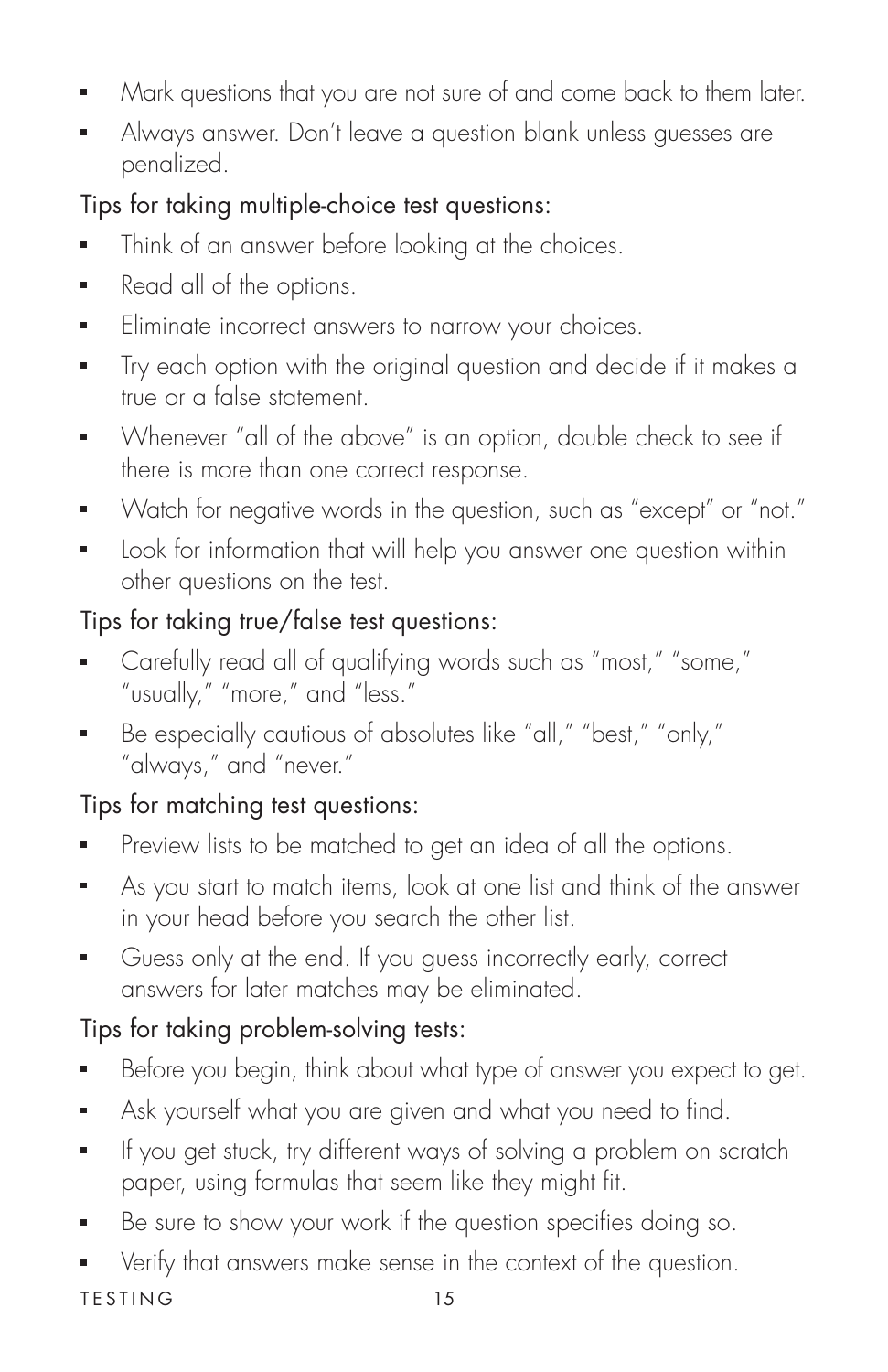## <span id="page-18-0"></span>Tips for taking essay tests:

- Write a brief outline of main ideas and supporting points to organize your thoughts; you may get credit for your outline if you run out of time.
- Address all parts of the question. Reread the question to make sure. List the points you need to address and check them off as you go.
- Interpret action words. If the question asks you to define, describe, compare, contrast, explain, or summarize, make sure you are doing so.
- Don't waste too much time deliberating about the question. Start by outlining and then begin writing. If you get stuck, write what you do know.

## HANDLING TEST ANXIETY

## Anxiety before the test

- Schedule time for a review as exams approach. Don't redo all the assigned problems; do a few problems of each type to refresh your memory.
- Don't cram all your review in the night before the test. Getting a good night's sleep will improve your focus and confdence on exam day.
- If you begin to panic over the amount of review needed, make a list of the types of problems covered. As you do a few problems of each type, cross that type off the list. Breaking the overall task down into smaller tasks allows you to take control.
- Worry is understandable, but it prevents you from focusing on the material. If worrying interferes with studying, remind yourself that relaxing and concentrating is the best way strengthen your test performance.

## Anxiety during the test

- Notice negative things you say to yourself such as "Everyone is writing faster than I am," or "I must be stupid if I can't figure this out." These thoughts distract you from the test and make you more anxious.
- When you identify negative thoughts, refocus your attention to the questions or problems you are able to answer.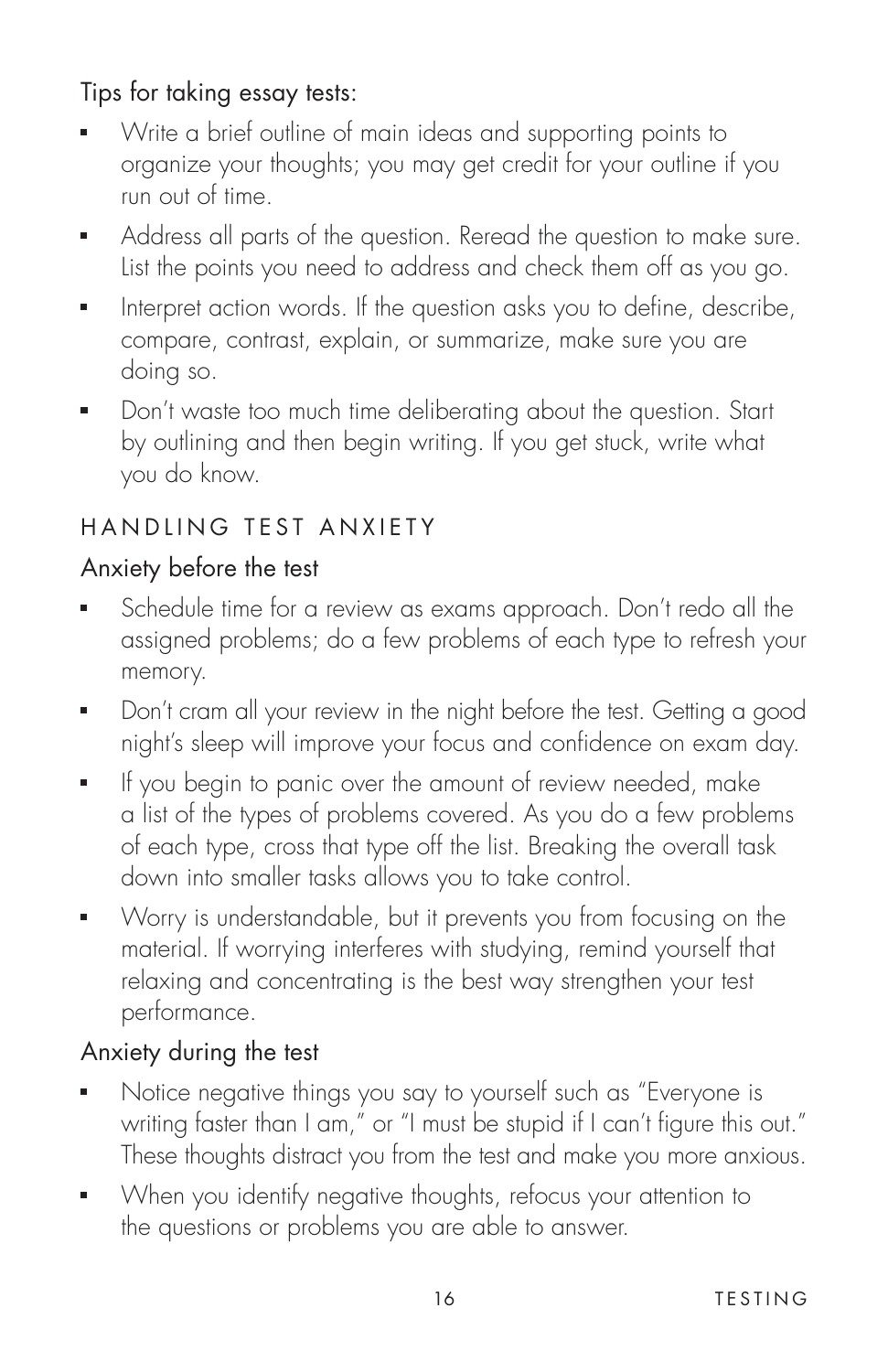- <span id="page-19-0"></span>■ Take a 30 to 60 second break; sit back, breathe, and relax.
- Looking at the clock to see how much time is left will not help you do any problems. Do the problems you can, go back and work on the ones that stumped you, and then look at the clock.
- During a test, it no longer matters whether you studied enough, studied the right material, or even what your grade will be. It only matters that you do the best you can in the time allowed.

#### Anxiety after the test

At the end of the test, don't dwell on it. You've given it your best shot and now it's done. Use the test as a learning opportunity and to spot trouble areas to work on.

#### AFTER THE EXAM

When a test is returned, analyze why the wrong answers are wrong (e.g. didn't know the information, misread the question, made a mathematical error). Ask the instructor or a tutor about any questions you don't understand. Think about what you did well and what you could have done better (be honest with yourself).

## Ask yourself the following questions after taking your exam:

- In what ways was the exam similar to what I expected?
- In what ways was the exam different from what I expected?
- What part of my preparation helped me most?
- What should I have done but didn't?
- What percentage of the questions was drawn from class notes, the text, or other sources?
- What should I do to better prepare for the next test?

## Not sure what you could have done better?

- Make an "Exam Wrapper" appointment with a study skills tutor by calling 360.650.3855 or visiting WL280.
- Meet with your professor for help. See page 10 for tips on working with professors.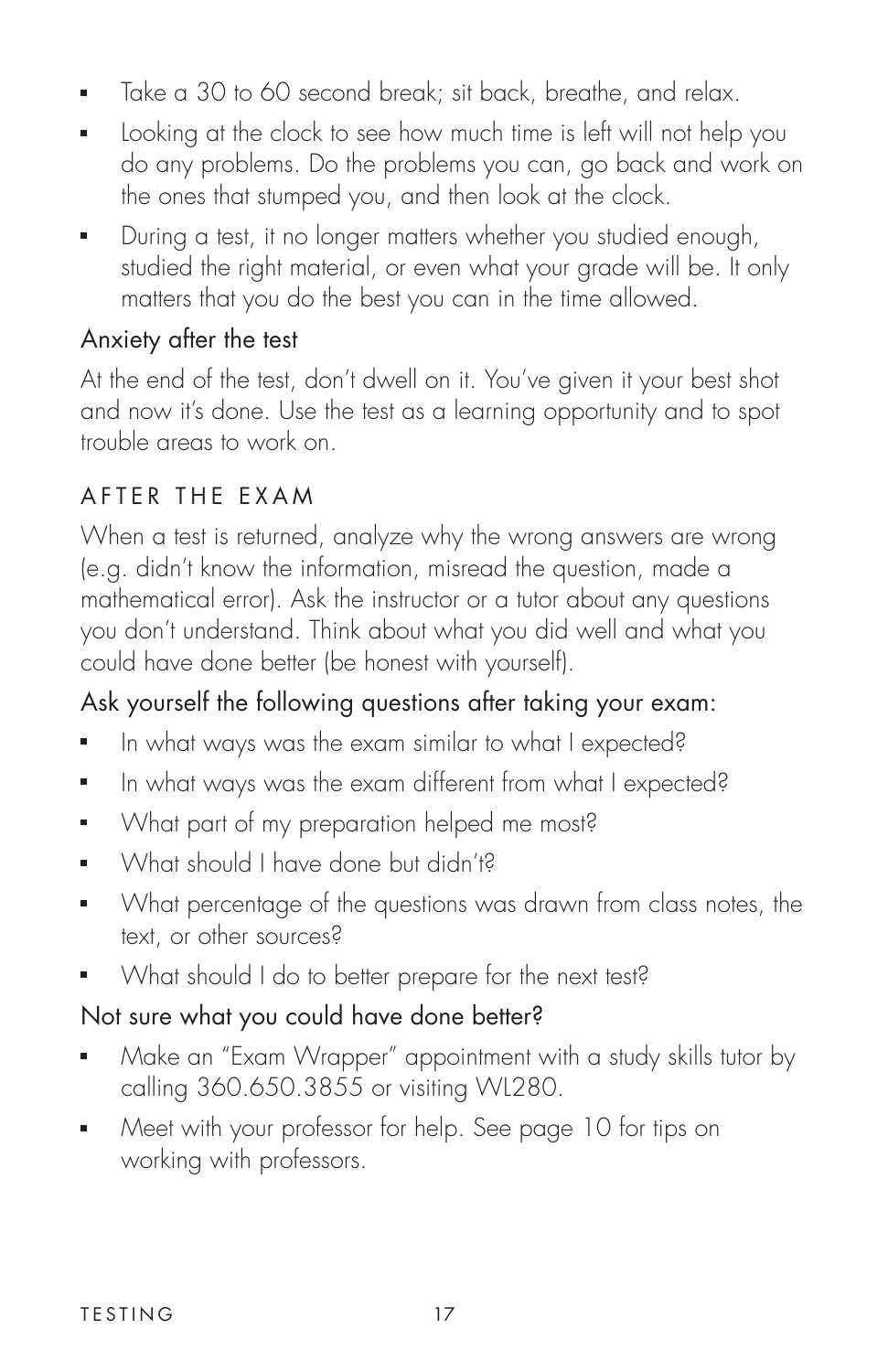## <span id="page-20-0"></span>METACOGNITIVE LEARNING

Many academic strategies are laid out in this booklet. Hopefully you've already considered incorporating some of them in your studies. Some of these strategies may be more relevant to you than others due to your unique, personal needs. Take some time to go back through this booklet and mark which strategies you'd like to implement in your study plan below. Specifically look for ways in which you can prioritize the demands on your time, create productive study environments, make use of your resources, deepen your connection to concepts, retain information, identify areas for self-improvement, and increase your preparedness and confdence for exams.

Create a study plan and set goals using these strategies. Your study plan and goals can help you articulate your needs and assess your progress. Use the self-regulated learning cycle as a tool to consider ongoing adjustments to your study plan until you find what works for you.

## CREATING A STUDY PLAN

Use this space to outline your personal study plan. Consider when and where you plan to study, what resources you will need, and what strategies or study methods you will use. Be honest with yourself about your strengths and weaknesses. Each course is different, so you may need multiple plans.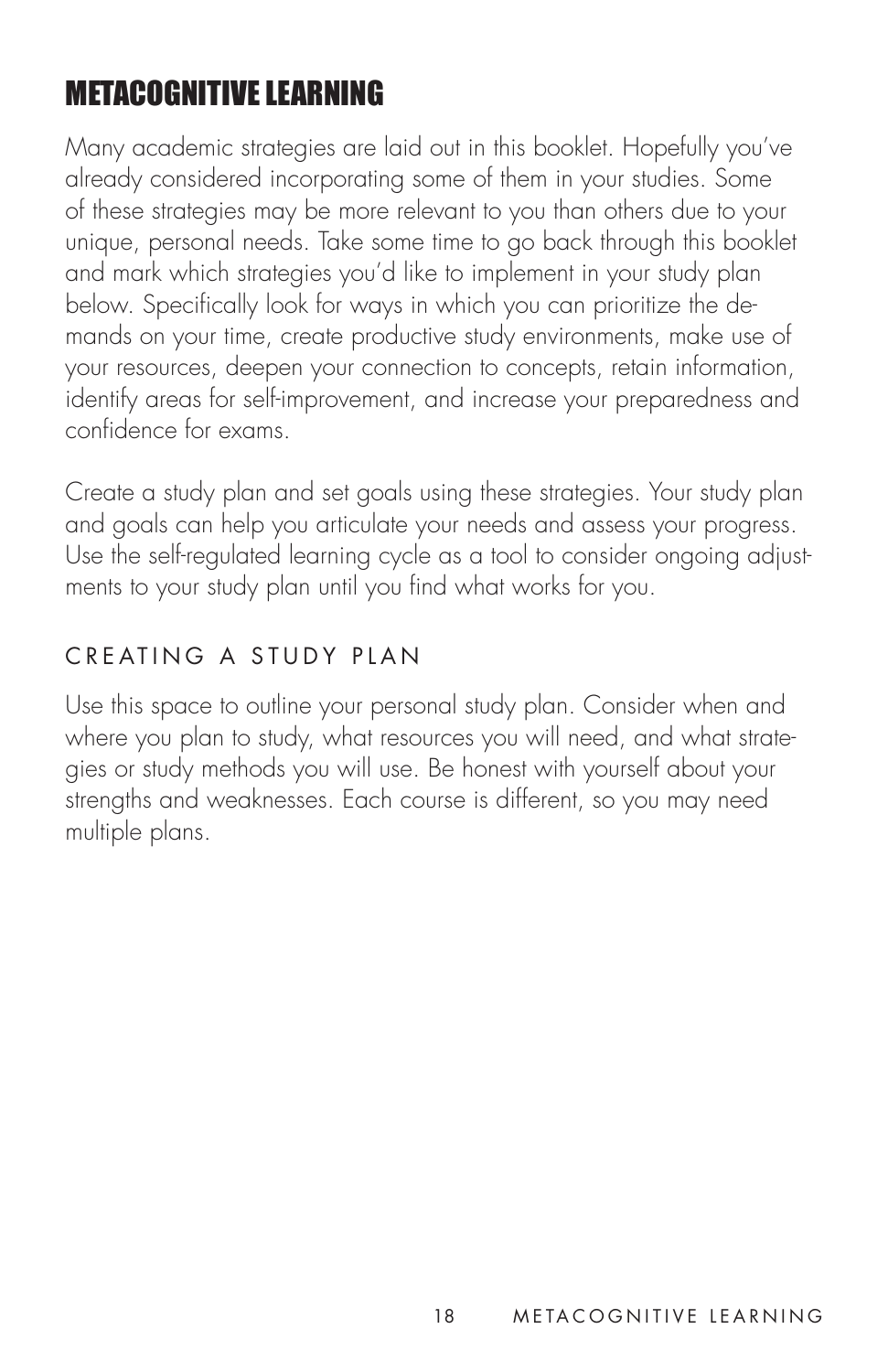## <span id="page-21-0"></span>PRIORITIES & GOALS

Priorities are the things that are most important to you; they differ from person to person. Be aware of your priorities and use your time and resources accordingly. Setting goals can be very useful, even if the results are not what you had intended; goals help you decide what you want and how to get it.

#### Successful goals are SMART:

- Specific: Create goals that are detailed and explicit. Try to answer the questions: Who? What? Where? When? Which? Why? How?
	- + Example: "Complete my M112 reading and assigned problems by 9pm the night before class every week throughout the quarter."
- Measureable: Visibly monitor your progress.
	- + Example: "Review my notes for 15 minutes after every class."
	- + Example: "Read 50 pages of my history text every evening."
- Achievable: Create realistic goals.
	- + Example: "Write my 10-page paper by next week."
	- + Example: "Turn in all my assignments on time this quarter."

Relevant: Set goals which coincide with your priorities and passions. They should lead to a personal achievement or long-term plan.

+ Example: "Get into the major I've always wanted!"

Timed: Create deadlines for yourself.

+ Example: "Visit all of my professors' office hours by week 4."

#### There are three different types of goals:

- Short-term: "Finish my paper by Sunday night."
- Mid-term: "Get at least a 3.0 this quarter."
- Long-term: "Graduate in four years."

When setting goals, start with a long-term goal and then set mid-term and short-term goals that will act as steps toward your larger goals. Reevaluate your goals periodically to be sure they are still what you really want.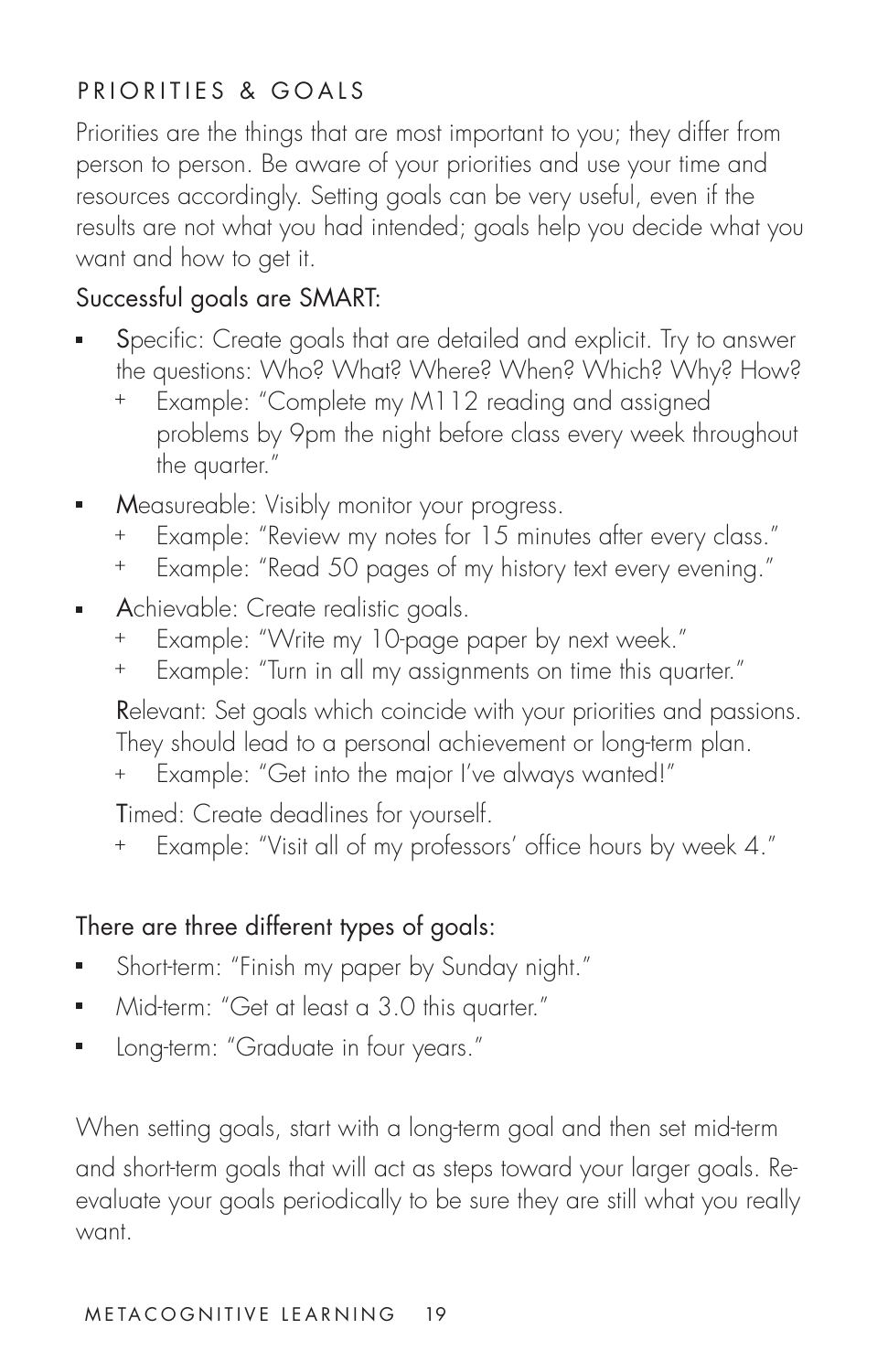What long term goals do you have?

Set 1-3 short-term goals that will help you to reach your long-term goal. Include the strategies from this booklet that you'd like to implement.

Goal 1:

Accomplish by (date):

Goal 2:

Accomplish by:

Goal 3:

Accomplish by: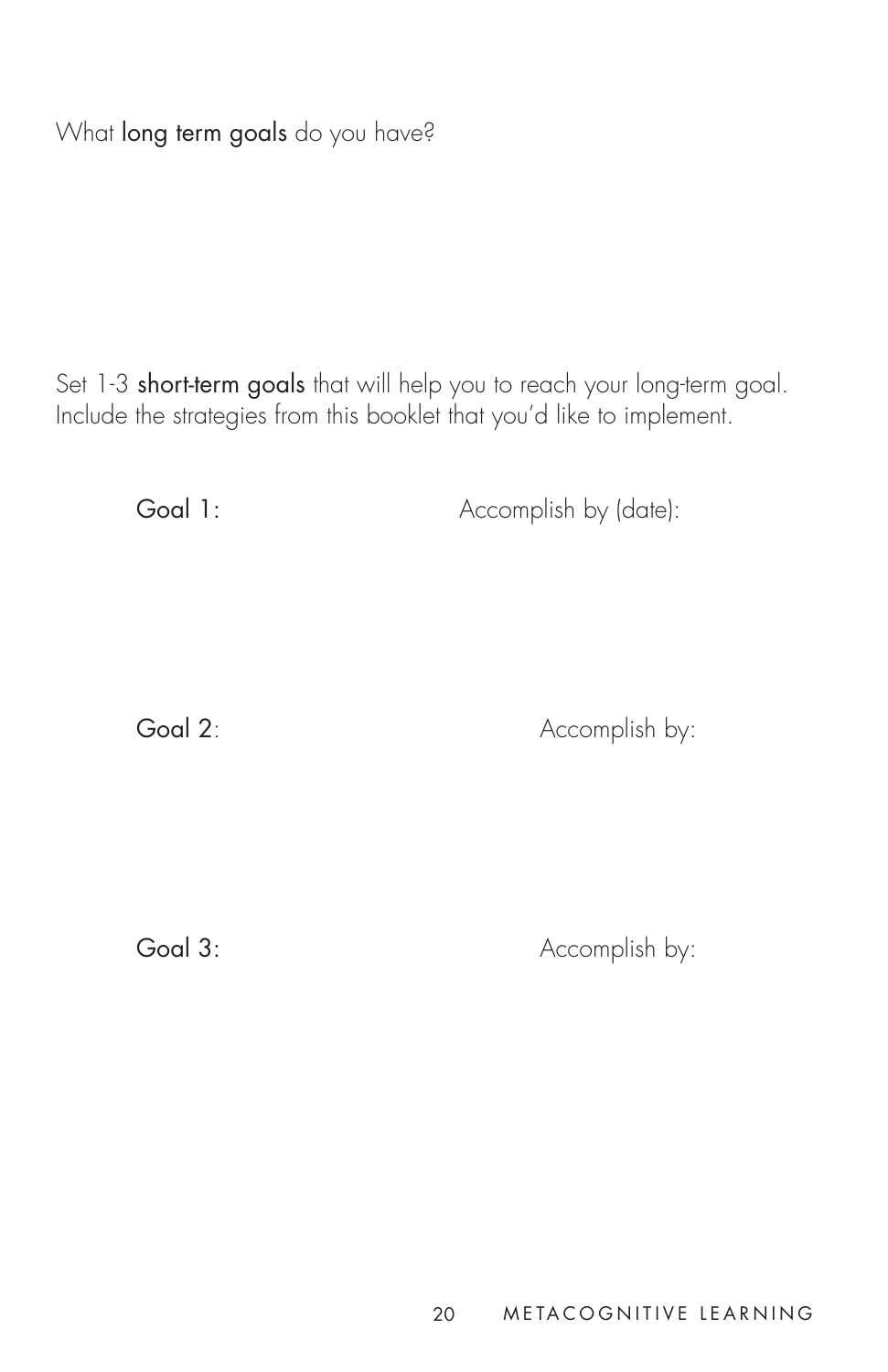## <span id="page-23-0"></span>SELF-REGULATED LEARNING CYCLE



*Zimmerman, B. J. (2002). Becoming a Self-Regulated Learner:*  An Overview. Theory into Practice, 41(2).

## Planning

- ī ■ Do you need to remove yourself from distractions?
- Do you work best in the morning or evening?
- How long can you study before you need a break?

#### Action

- Have you been doing what you planned?
- How is it working for you?
- How do you hold yourself accountable?
- How do you motivate yourself?

## Reflection

- Did you follow through? If not, why?
- Did you encounter challenges that didn't have a strategy?
- What new goals and strategies might you need?
- What resources could you use learn about other strategies?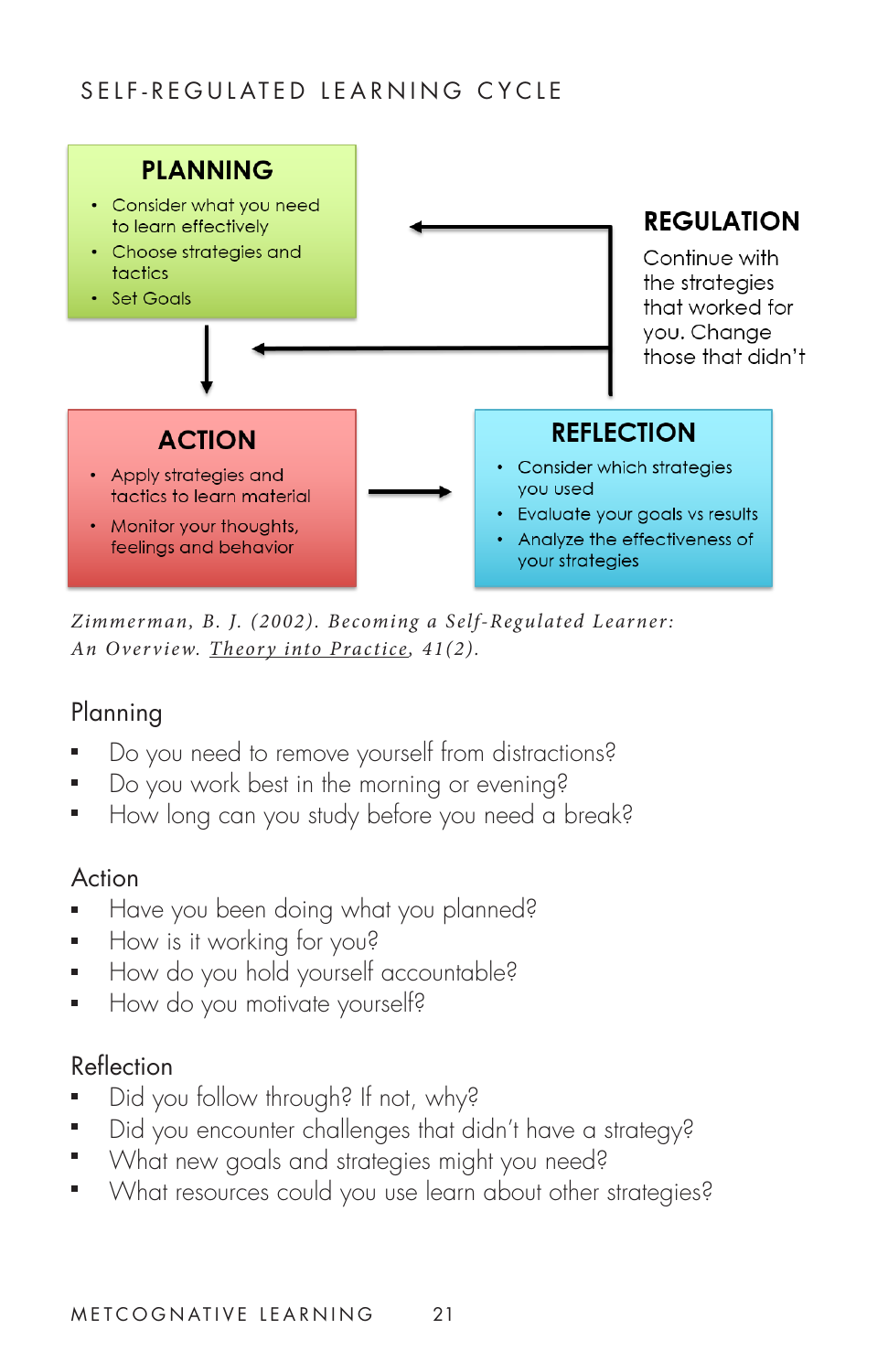# <span id="page-24-0"></span>CAMPUS RESOURCES

Successful college students make effective use of available resources. Western offers many free services. This section provides information about some of those services. If you have further questions, contact the Tutoring Center at 360.650.3855.

## Academic Advising Center

OM 380 | 360.650.3850 | <www.wwu.edu/advising>

■ Help with academic planning, including: choosing a major, registration assistance, General University Requirements (GUR) advising, and more.

## Accounting Tutorial Center

PH 336 | 360.650.4826 | <www.wwubap.org/tutorial-center>

■ Free accounting tutoring from Beta Alpha Psi volunteers.

#### Career Services Center

OM 280 | 360.650.3240 | <www.wwu.edu/careers>

■ Major, internship, and job advising; resume checks, workshops, and job fairs.

## Computer Science Department Tutoring

CF 164 | 360.650.2300 | [wwucs.mentors@gmail.com](mailto:wwucs.mentors@gmail.com)

■ Free drop-in tutoring by computer science mentors.

## Counseling Center

OM 540 | 360.650.3164 | <www.wwu.edu/counseling>

■ Assistance with life problems and emotional concerns.

## DisAbility Resources Center

OM 120 | 360.650.3083 | <www.wwu.edu/drs>

■ Support to ensure equal access for all students.

## Ethnic Student Center

VU 420 | 360.650.7271 | [as.wwu.edu/esc](https://as.wwu.edu/esc) 

■ An inclusive community that supports historically underrepresented ethnic students and allies.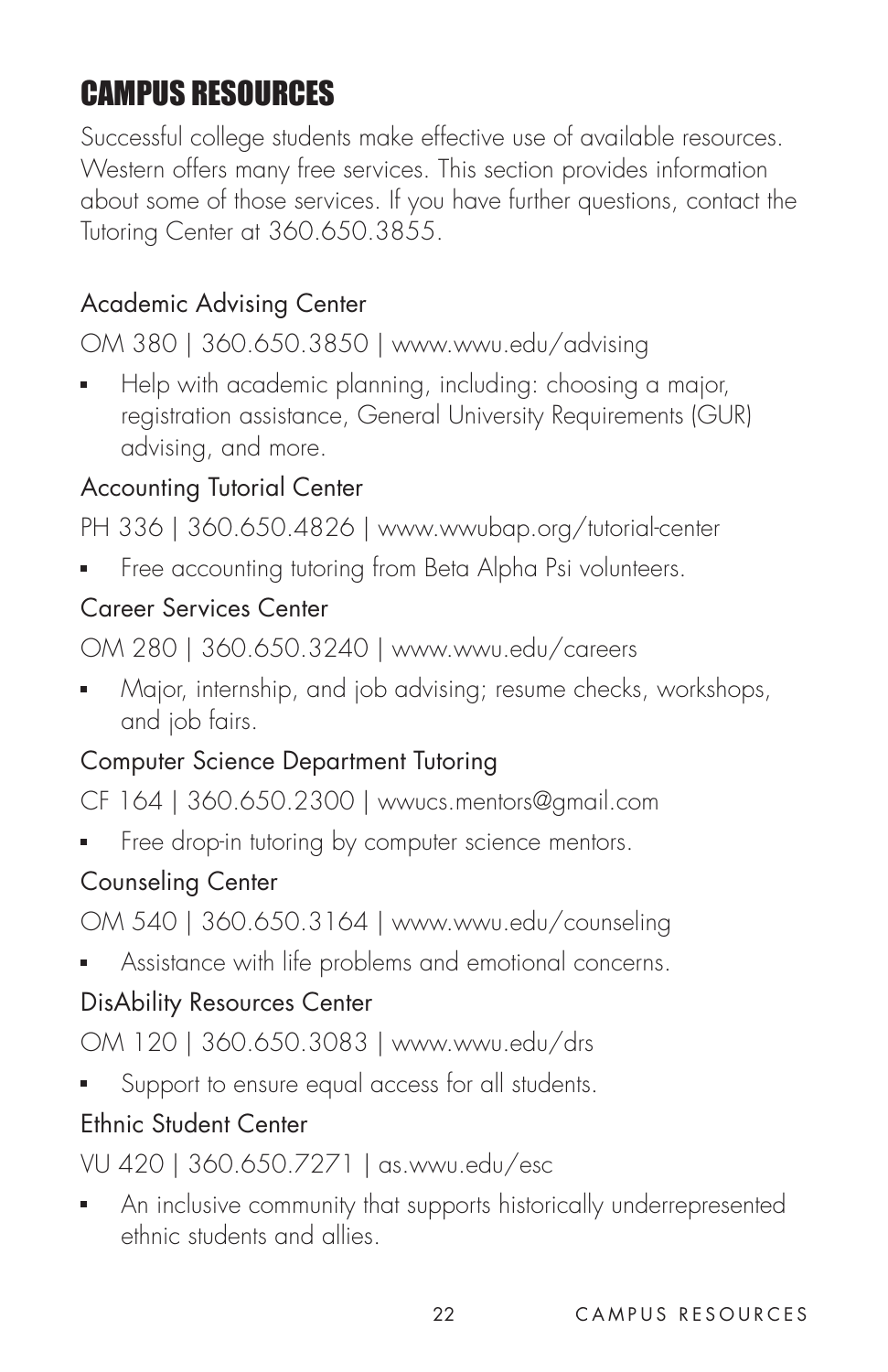## Finance Tutoring Center

PH 109 | 360.650.4202 | <www.wwu.edu/fma/tutoring.html>

■ Volunteer tutoring by senior finance students.

## Language Media Center

MH 30 | 360.650.3918 | [chss.wwu.edu/mcl/language-media-center](https://chss.wwu.edu/mcl/language-media-center) 

■ Volunteer tutoring, and video and audio resources for language learners.

## Math Center

BH 211A | 360.650.3813 | <www.wwu.edu/mathcenter>

■ Free peer tutoring in calculus, linear algebra, statistics, and differential equations.

## Research-Writing Studio

HH 2 | 360.650.3219 | [library.wwu.edu/rws](https://library.wwu.edu/rws) 

■ Support for academic work in research and writing, formerly Research Consultation and the Writing Center.

## SMATE

SL 220 | 360.650.7680 |<www.smate.wwu.edu/smate>

■ Free quarterly graphing calculator check-out (limited availability).

## Student Employment Center

OM 285 | 360.650.3158 | [www.fnaid.wwu.edu/studentjobs](www.finaid.wwu.edu/studentjobs)

■ Off- and on-campus employment assistance.

## Student Outreach Services

OM 387 | 360.650.3843 | <www.wwu.edu/sos>

■ Academic tools and support to help multicultural, first-generation, underrepresented, and non-traditional students transition to WWU, meet goals, and achieve academic success.

## Student Technology Center

HH 213 | 360.650.4300 |<www.wwu.edu/techcenter>

■ Workshops, peer technology tutoring, and laptop/equipment check-out; Resources include manuals, tutorials, and software.

```
(continued on next page)
```